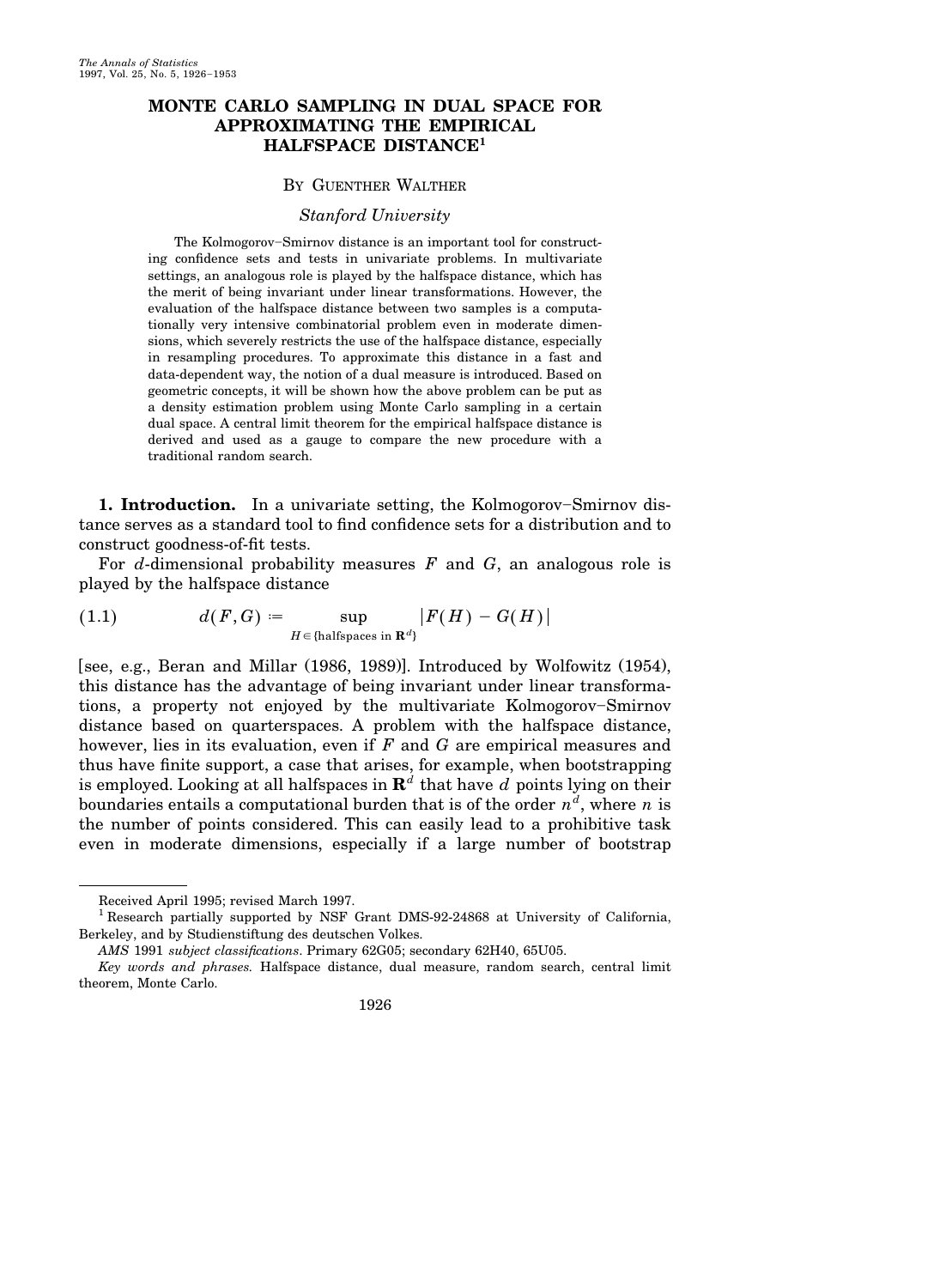replications are involved. If *F* or *G* does not have finite support and no tractable analytical expressions are at hand, the measures have to be approximated by a finite sample.

Because of these problems one usually resorts to an approximation to the halfspace distance in lieu of using its exact value. Beran and Millar (1986, 1987, 1989) show how a random search can be used to obtain an approximation that does not detract from vital properties of the underlying confidence sets and tests. This approximation scheme first generates a direction, that is, an element of the unit sphere, at random, then projects the data points on the one-dimensional subspace spanned by this direction and finally computes the one-dimensional Kolmogorov–Smirnov statistic of the projected data. Repeating this procedure for a large number of directions and retaining the maximum separation obtained between the projected data yields an approximation to the halfspace distance. The problem with this approximation scheme is that it wastes time to explore ''uninteresting'' directions. This problem becomes especially acute in high dimensions and is shared by certain projection pursuit statistics [see, e.g., Li and Cheng  $(1993)$ ].

Section 3 introduces a new method to approximate the halfspace distance in a fast and data-dependent way. The key concept is that of a dual measure, which is motivated by the notion of a dual set in geometry and defined in Section 2, where also some of its relevant properties are investigated. It is shown how the problem of computing the empirical halfspace distance can be put as a density estimation problem using an auxiliary Monte Carlo sample in a certain dual space, and how this can be exploited by, for example, using Fourier methods. In Section 4 a central limit theorem (CLT) for the empirical halfspace distance is derived and necessary and sufficient conditions are given for any approximation scheme to ensure the validity of the CLT for the approximation to the empirical halfspace distance obtained by that scheme. This result is used in Section 5 to compare the new procedure with a traditional random search on a theoretical basis. A simulation study is presented in Section 6. Most proofs are deferred to Section 7.

## **2. Dual measures.**

2.1. *Geometric preliminaries and notation*. The setting used throughout is Euclidean *d*-space  $\mathbf{R}^{d}$  equipped with the standard inner product  $\langle\;\cdot\;,\cdot\;\rangle;|\cdot|$ denotes the *d*-dimensional Lebesgue measure of a set as well as Euclidean norm in  $\mathbb{R}^d$  and absolute value in  $\mathbb{R}$ , the meaning being clear from the context;  $\mathscr{M}^d$  denotes the set of probability measures on  $\mathbf{R}^d$ ; and  $F_m$  and  $G_n$ are the empirical measures pertaining to samples of size *m* and *n* from the probability measures *F* and *G*, respectively. For the following definitions and facts see, for example, Stoer and Witzgall (1970).

The *dual* (*polar*) set of a set  $A \in \mathbf{R}^d$  is defined as

$$
A^* := \{ x \in \mathbf{R}^d : \langle x, a \rangle \le 1 \text{ for all } a \in A \}.
$$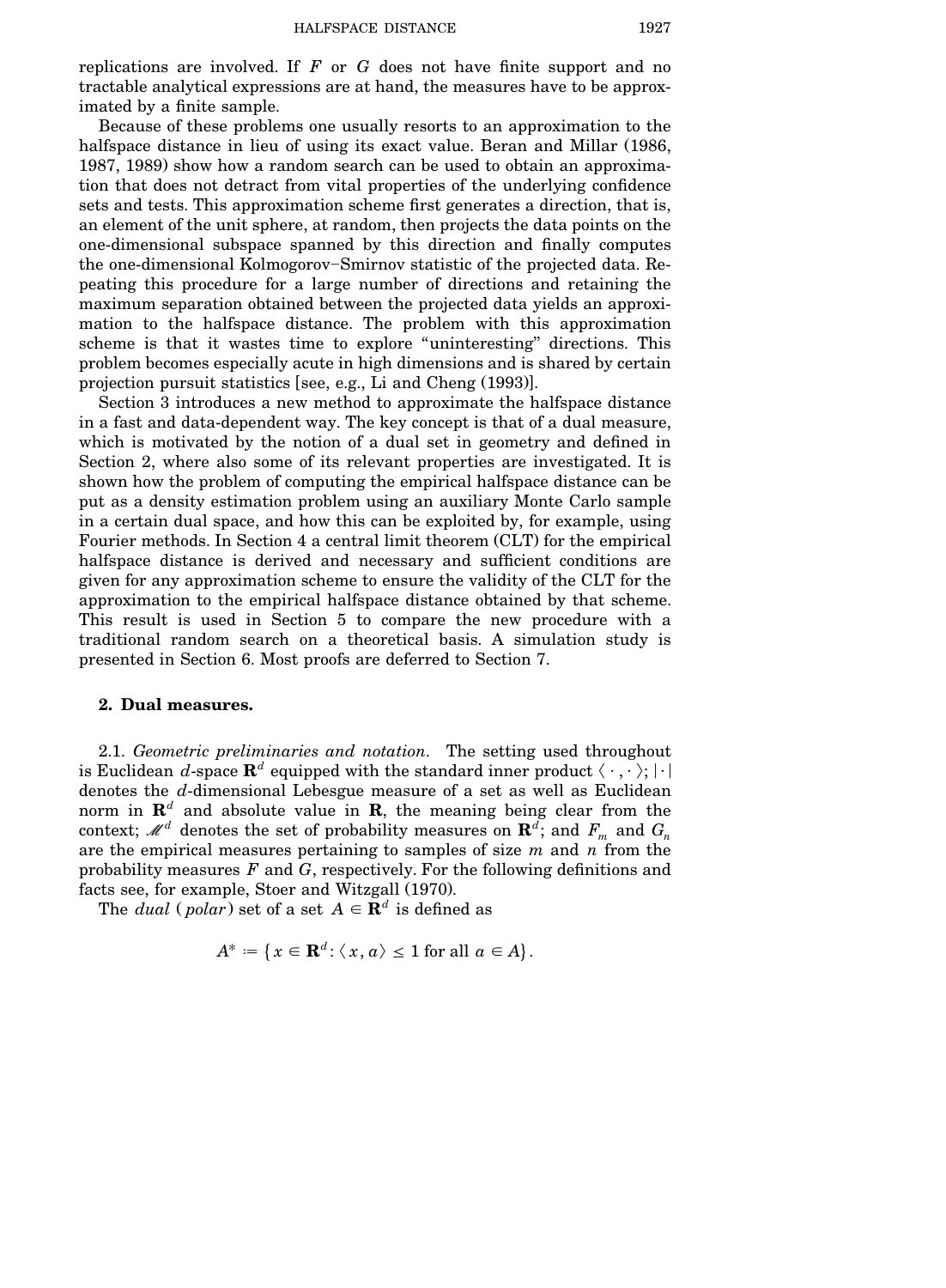It follows from this definition that  $A \subset B$  implies  $B^* \subset A^*$  and  $A^{**} =$ conv $(A \cup \{0\})$ , where conv denotes the convex hull. Thus, if *A* is a closed, convex set containing the origin, then  $A^{**} = A$  and the mapping  $A \rightarrow A^*$  is a duality.

As an example, if  $B_r(x)$  denotes the closed ball with center x and radius  $r > 0$ , then  $(B_r(0))^* = B_{1/r}(0)$ . We will be mainly interested in the following duality between points and halfspaces:

If  $a \in \mathbf{R}^d \setminus \{0\}$ , then  $\{a\}^* = \{x \in \mathbf{R}^d: \langle x, a \rangle \le 1\}$  is the closed halfspace containing 0 in its interior whose bounding hyperplane has normal vector  $a/|a|$  and distance  $1/|a|$  from 0;  $\{a\}^{**}$  is the line segment joining 0 and *a*, which can be identified with *a*. Further,  $\{0\}^* = \mathbf{R}^d$  and  $(\mathbf{R}^d)^* = \{0\}$ .

2.2. *Motivation and definition*. Let *X* be a random variable in  $\mathbb{R}^d$ . For  $a \in \mathbf{R}^d$  consider the inequality

$$
(2.1) \t\t \langle a, X \rangle \leq 1,
$$

which lies at the heart of the duality notion described above. As the inner product  $\langle \cdot, \cdot \rangle$  is symmetric, a natural thought is to let *a* also be random. There is a canonical way in which the distribution of *X* induces a measure via  $(2.1)$  that can be interpreted as a measure on a certain dual space and will hence be called *dual measure*.

DEFINITION 2.1. Let F be a probability measure on  $\mathbb{R}^d$ . Define the dual measure  $F^*$  as the infinite measure given by the density (w.r.t. Lebesgue measure on  $\mathbf{R}^d$ )

(2.2) 
$$
f_F^*(x) = F(x)^*.
$$

For convenience later on, in the presence of a random variable *X* with distribution *F*, the above definition reads

(2.3) 
$$
f_F^*(\cdot) = \mathbb{P}(\langle \cdot, X \rangle \leq 1).
$$

As an illustration, Figures  $1-3$  show three different dual densities plotted on the unit square in **R**<sup>2</sup> .

2.3. *Basic properties and a representation theorem*. The following properties of a dual density  $f_F^*$  will be used in the sequel:

PROPOSITION 2.2. Let  $F$  be a probability measure on  $\mathbb{R}^d$ .

(i) There exists some universal constant  $p > 0$  such that  $f_F^* \geq p$  on some *nondegenerate convex cone*.

(ii) The dual density  $f_F^*$  is upper semicontinuous and the set of discontinu $i$ *ty*  $points$  *of*  $f_F^*$  *has Lebesgue measure* 0.

Clearly,  $0 \le f_F^* \le 1$ . So Proposition 2.2 shows that  $f_F^*$  is a measurable function and in fact is the density  $(w.r.t.$  Lebesgue measure) of an infinite but  $\sigma$ -finite measure  $F^*$ .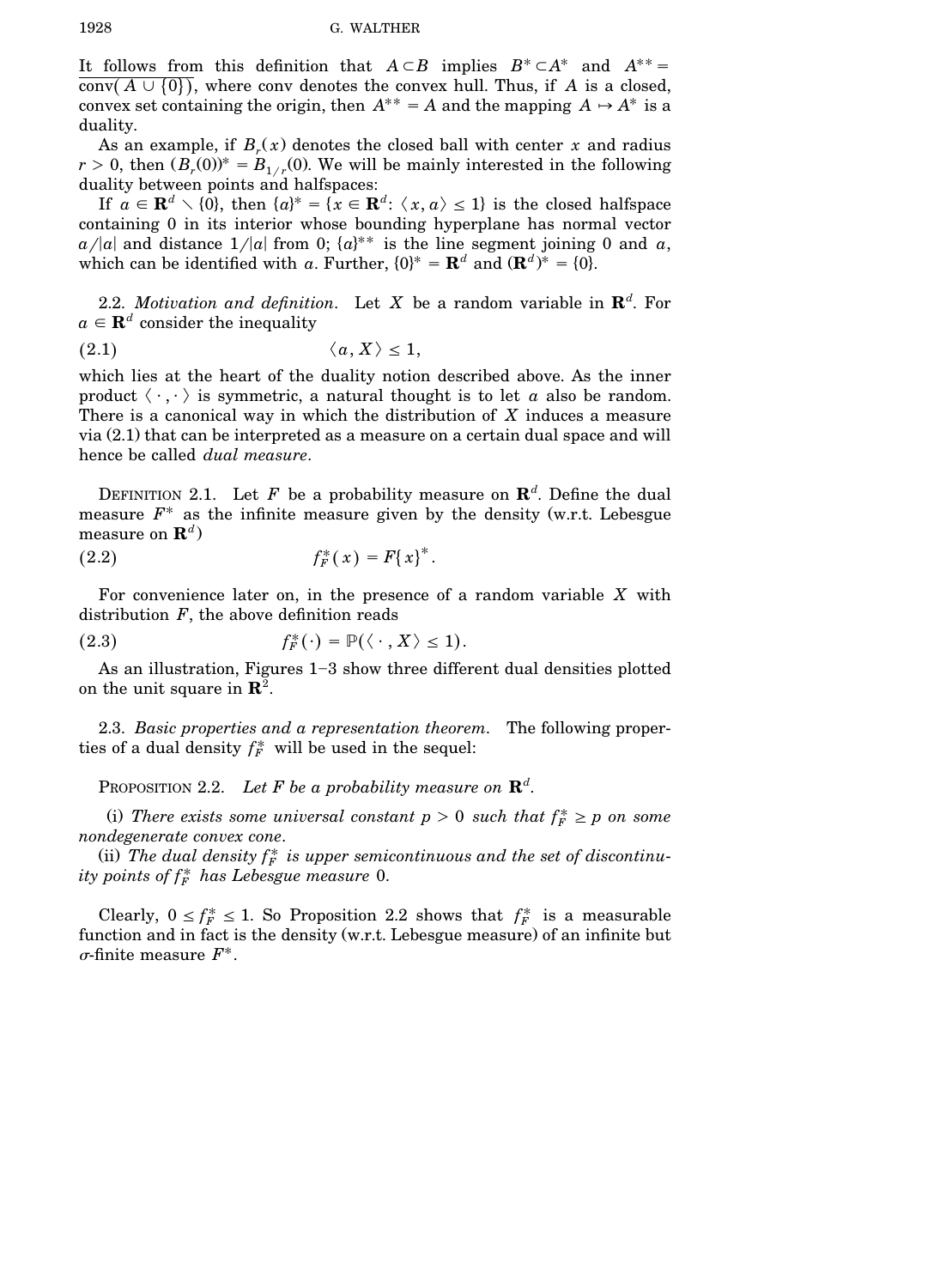

FIG. 1. *Dual density of*  $N((0, 0), I)$ .

PROOF OF PROPOSITION  $2.2$ . Consider the setting  $(2.3)$ . There exists a quadrant *E* with  $P(X \in E) \ge p = 2^{-d}$ . Then  $-E = E^*$  is a convex cone satisfying statement (i):  $e \in E$  implies  $\{-e\}^* \supset E^{**} = E$  and hence  $f_F^*(-e) =$  $P(X \in \{-e\}^*) \ge P(X \in E) \ge p$ . As for (ii), the linear functional **G** defined on  $\mathcal{M}^1$  by **G**:  $P \rightarrow P((-\infty, 1])$  is upper semicontinuous (w.r.t. the topology of weak convergence. by the Portmanteau theorem. So continuity of the function **H** from  $\mathbf{R}^d$  to  $\mathscr{M}^1$  defined by  $\mathbf{H}$ :  $a \mapsto \mathscr{L}(\langle a, X \rangle)$  implies that the composition  $f_F^* = \mathbf{G} \cdot \mathbf{H}$  is upper semicontinuous. The second assertion in (ii) is proven in Walther (1994), where further properties of dual measures also are given.  $\Box$ 

The basis for sampling from the dual measure as employed in the next section is provided by the following local representation theorem.



FIG. 2. *Dual density of*  $N((-3, 0), I)$ .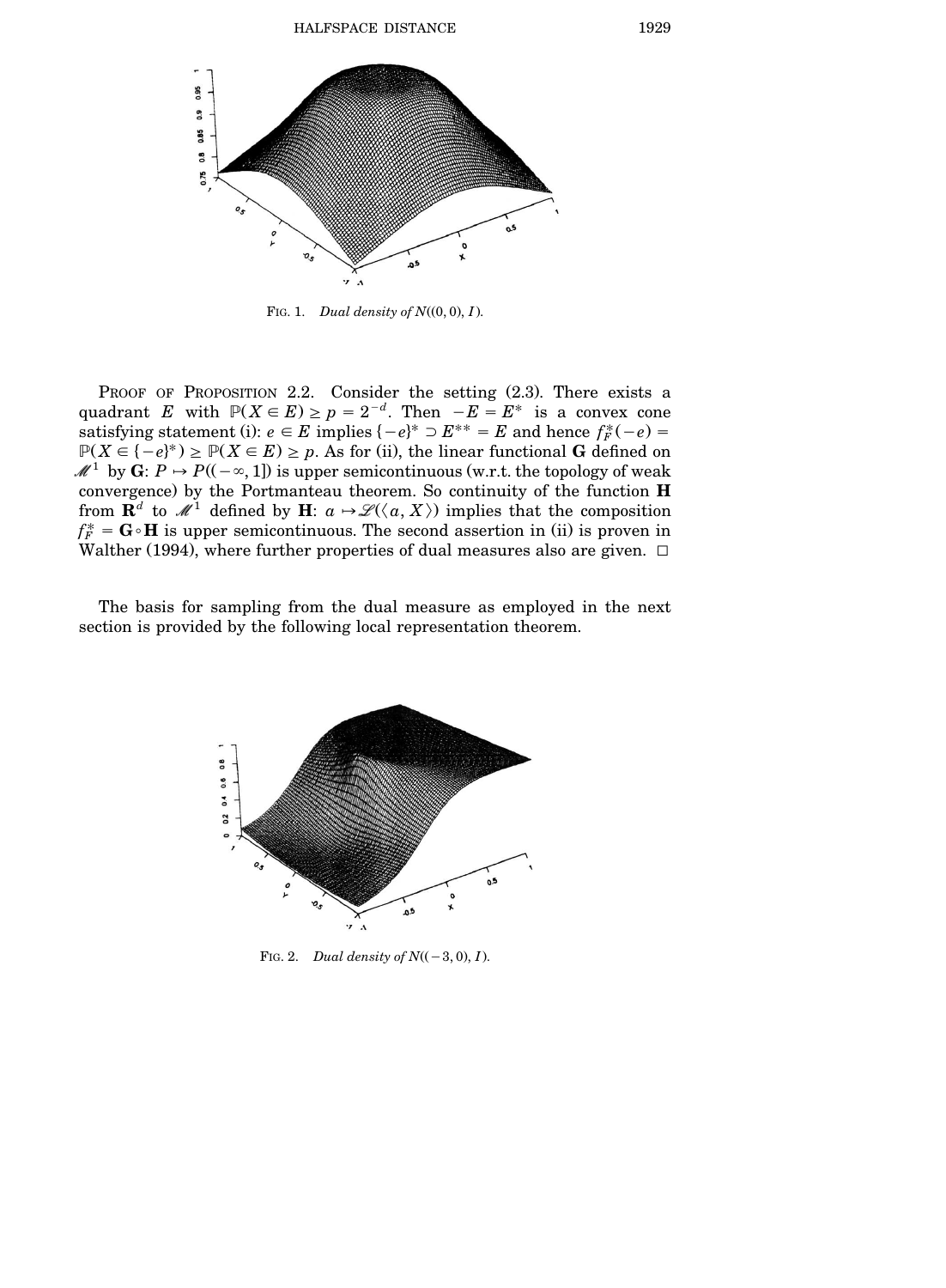

FIG. 3. *Dual density* of  $\frac{1}{3}(\delta_{(-2,0)} + \delta_{(-3,-3)} + \delta_{(-0.5,-1)}).$ 

THEOREM 2.3. Let  $B \in \mathbf{R}^d$  be a compact set, let  $X \in \mathbf{R}^d$  be a random *variable having distribution*  $F$  *and denote by*  $F^* \mid_B$  *the restriction of*  $F^*$  *to*  $B$ . *Then*

$$
F^*|_B(\cdot) = c_B \int U_B(x,\cdot) G_B(dx),
$$

where the scaling constant  $c_B$  is given by  $c_B = \mathbb{E}|B \cap \{X\}^*|$ , the Markov kernel

$$
U_B(\,x,\cdot\,)=\frac{|B\,\cap\,\left\{\,x\right\}^*\,\cap\,\cdot\,|}{|B\,\cap\,\left\{\,x\right\}^*|}
$$

 $i$ *s the uniform distribution on B*  $\cap$  { $x$ } $*$  (*here*  $|\cdot|$  *denotes Lebesgue measure*)  $and, \,except \,in \,the \, trivial \,case \,c_{B} = 0, \,the \,probability \, measure \,G_{B} \,is \,absolutely$ *continuous w*.*r*.*t*. *F*:

$$
\frac{dG_B(x)}{dF(x)} = \frac{|B \cap \{x\}^*|}{\mathbb{E}|B \cap \{X\}^*|}.
$$

Theorem 2.3 expounds the following concept: For a one-dimensional distribution function *F* and real *a* write

$$
F(a) = \int 1_{(-\infty, a]}(x) F(dx) = \int 1_{[x, \infty]}(a) F(dx).
$$

Then the last term can formally be read as a mixture of uniform densities (albeit not probability densities).

**3. Constructing an estimator in dual space.** This section will show how the dual measures introduced in the previous section can be used to devise a fast and data-dependent approximation to the halfspace distance. It follows from the previous section that, for  $a, b \in \mathbf{R}^d$ ,

$$
(3.1) \t\t a \in \{b\}^* \quad \text{iff } b \in \{a\}^*,
$$

which yields the following duality relation:

(3.2) 
$$
\mathbb{P}(X \in \{a\}^*) = \mathbb{P}(a \in \{X\}^*).
$$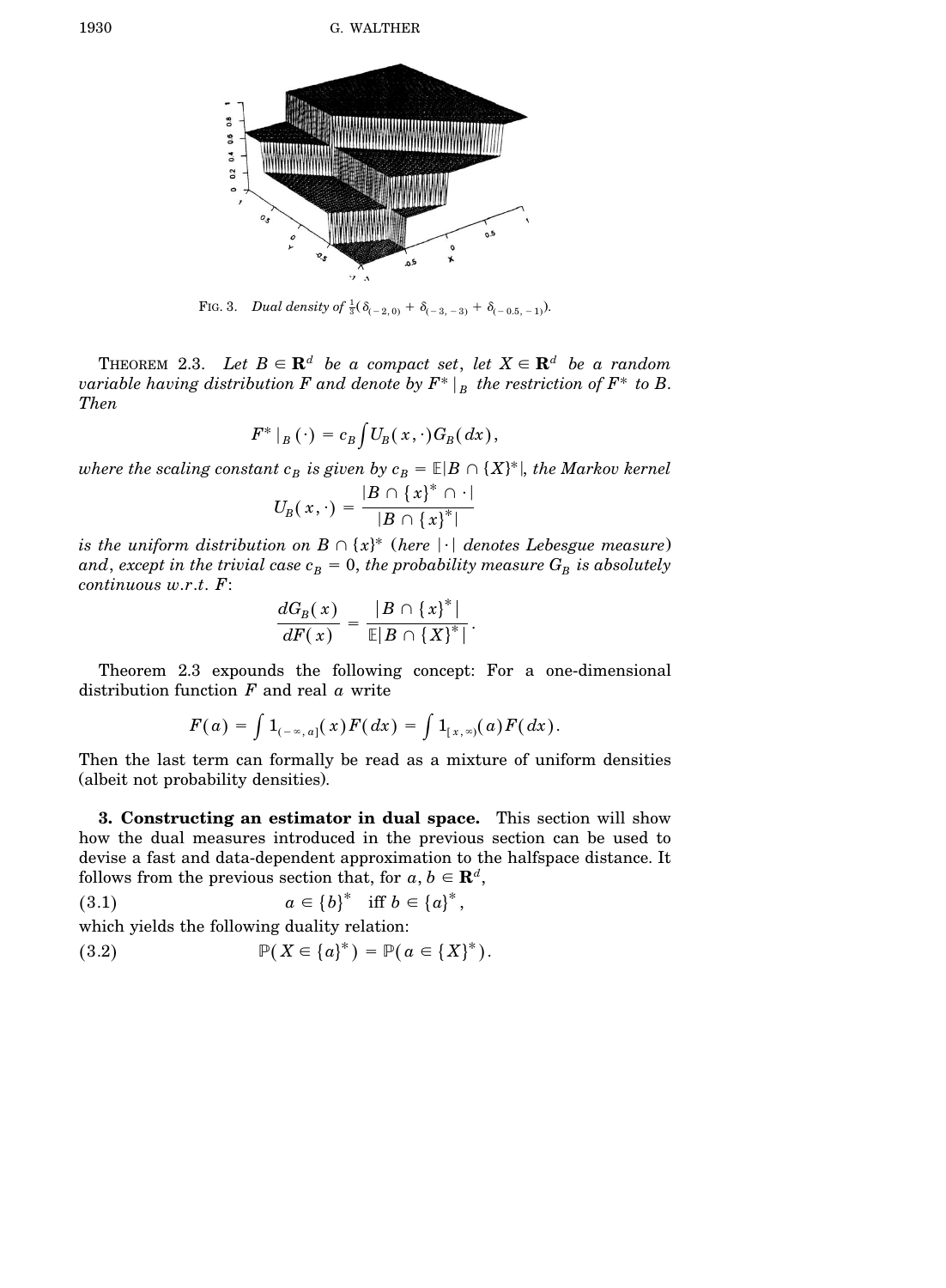As our goal is the halfspace distance, we are interested in the quantity that appears on the left-hand side of  $(3.2)$ . However, to compute an estimator, we will work in the dual space with the quantity on the right-hand side.

To formulate the problem in the dual space denote by  $\mathscr{D}^*_d = \{F\{\cdot\}^* \colon F \in \mathscr{M}^d\}$ the set of dual densities on  $\mathbf{R}^d$  and consider  $\mathscr{D}_d^*$  as a subset of the normed linear space  $(L_{\infty}(\mathbf{R}^d), \|\cdot\|_{\infty})$ . Then the distance on  $\mathscr{D}^*_{d}$  derived from the norm  $\|\cdot\|_{\infty}$  is the halfspace distance:

(3.3) 
$$
d(F,G) = ||f_F^* - f_G^*||_{\infty}
$$

for  $F, G \in \mathcal{M}^d$ . This is so because, for  $a \in \mathbf{R}^d$ ,  $\{a\}^*$  ranges over all halfspaces with 0 in their interiors, and  $\{0\}^* = \mathbb{R}^d$ . Using continuity from above for probability measures one concludes

$$
d(F,G) = \sup_{a \in \mathbf{R}^d} |F(a)^* - G(a)^*|
$$

and  $(3.3)$  follows.

Equation  $(3.3)$  shows that the problem of computing the halfspace distance can be interpreted as a density estimation problem in dual space: the halfspace at which  $d(F_m, G_n)$  is achieved is the dual of the mode of  $|f_{F_m}^* - f_{G_n}^*|$ . This motivates the following approach. Draw auxiliary samples of size *k* from the densities  $f_{F_m}^*$  and  $f_{G_n}^*$  restricted to a compact set *B* and rescaled to probability densities there. Then use density estimation to obtain an estimate  $\overline{\phantom{a}}$ of  $|f_{F_m}^* - f_{G_n}^*|$ . There are several possibilities to make use of this estimate: one  $\overline{\phantom{a}}$ can start sampling from a density proportional to this estimate of  $|f_{F_m}^* - f_{G_n}^*|$ , for example, by rejection sampling. Looking at the duals of these points yields halfspaces that will be more concentrated on interesting regions than those obtained by just a uniform random generation, thus giving a data-dependent way to evaluate the halfspace distance.

Instead, we will take the even more promising approach of estimating the  $\overline{\phantom{a}}$ mode of  $|f_{F_m}^* - f_{G_n}^*|$  and using the dual of the estimated mode as a pilot estimate at which to evaluate the empirical measures.

To see why it is advantageous to take this route, note that generating *k* auxiliary points in the dual space corresponds to generating *k* halfspaces in some random way. However, as opposed to the case where the empirical measure of the halfspaces is computed, as in a traditional random search, using density estimation in dual space does not require processing the original sample. Moreover, if one uses the fast Fourier transform for the density estimation, then the auxiliary sample has to be processed only once: note that the computational burden of using the fast Fourier transform to evaluate a density estimate on a grid depends essentially only linearly on the number of grid points as the sample has to be processed only once [see, e.g., Wand (1994) for a detailed analysis. As each grid point in dual space corresponds to a halfspace in the original space, the computational burden of this estimation scheme in dual space depends essentially only on the number of halfspaces examined. This is in contrast to the traditional random search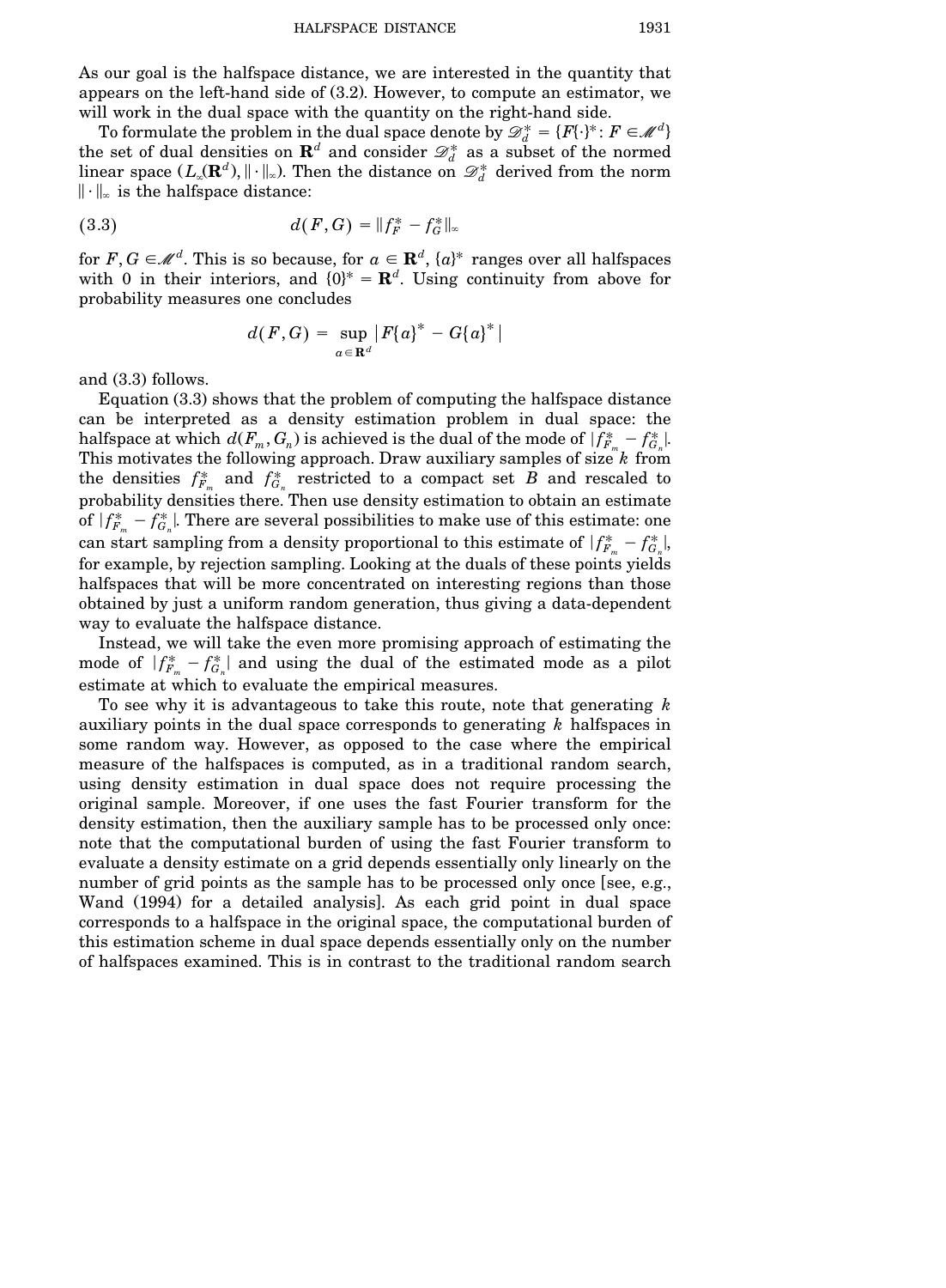described in Section 1, where the sample has to be projected anew in each direction examined. A detailed comparison of these two search schemes is given in Section 5.

To summarize the construction of the estimator based on *i* pilot estimates, here is a description of the algorithm. Recall that we are given a sample  $X_1, \ldots, X_m$  from *F* and  $Y_1, \ldots, Y_n$  from *G*.

Fix a compact set *B* containing the origin, for example, a ball or a hypercube.

- 1. Draw an auxiliary sample of size  $k$  from the density proportional to  $f_{F_m}^*$  on *B*; likewise for  $f_{G_n}^*$ .
- 2. Choose an evaluation set *T* (e.g., the auxiliary sample from step 1 or a grid), and compute on *T* a kernel estimate  $\hat{f}_k$  of  $f_{F_m}^* - f_{G_n}^*$  based on the auxiliary sample from step 1.
- 3. Set  $\hat{t} = \arg \max_{T} |\hat{f}_k|$ .
- 4. Repeat steps 1-3 *i* times and evaluate  $|F_m G_n|$  on the search set of  ${\rm halfspaces }\ \{ \{ \hat{t}_1 \}^*, \ldots, \{ \hat{t}_i \}^* \}.$

The maximum value of  $|F_m - G_n|$  found gives the estimate of the halfspace distance.

The sampling from  $f_{F_m}^*$  in step 1 can be executed in a straightforward way using the local representation Theorem 2.3:

- 1. Choose an integer *i* according to the uniform distribution on  $\{1, \ldots, m\}$ . Accept *i* with probability  $|B \cap \{X_i\}^*|/|B|$ . Repeat until an integer *i* has been accepted.
- 2. Sample from the uniform distribution on  $B \cap \{X_i\}^*$ , that is, generate a point *u* from the uniform distribution on *B* until  $\langle u, X_i \rangle \leq 1$ .

Then *u* comes from a distribution whose density is proportional to  $f_{F_m}^*$  on *B*. One can easily combine the sampling and density estimation procedures for  $f_{F_m}^*$  with those for  $f_{G_n}^*$ , which saves the time required to compute various proportionality constants. The details, as well as other specifics of the algorithm, will be given in the next sections for the specific situations treated there.

The restriction to the set *B* means that we are only searching over the range of halfspaces  $\{(a)^*, a \in B\}$ . If one does not have a priori knowledge to justify this, one has to shift the data after each repetition in step 4 in a certain direction to cover a different range of halfspaces. It can be arranged that  $d$  different shifts  $(d$  is the dimension) suffice. To see in detail how this can be done, in the following let  $B = B<sub>r</sub>(0)$  be a ball centered at 0. Other sets *B* (e.g., hypercubes) can be dealt with using straightforward modifications.

We will shift the sample from its original position by  $ce_i$ ,  $i = 1, ..., d$ , where  $c > 0$  will be determined later and  $\{e_1, \ldots, e_d\}$  is the standard basis in  $\mathbf{R}^{d}$ . Set  $e_{0}=0$  to incorporate the case where no shift occurs. Shifting the data by a vector *s* means shifting the coordinate system by  $-s$ . Hence, if a point  $a \in B_r(0)$  is generated in dual space, then its dual set is described in the coordinate system of the shifted data by the translated set  $\{a\}^* - s$ . If  $a = 0$ ,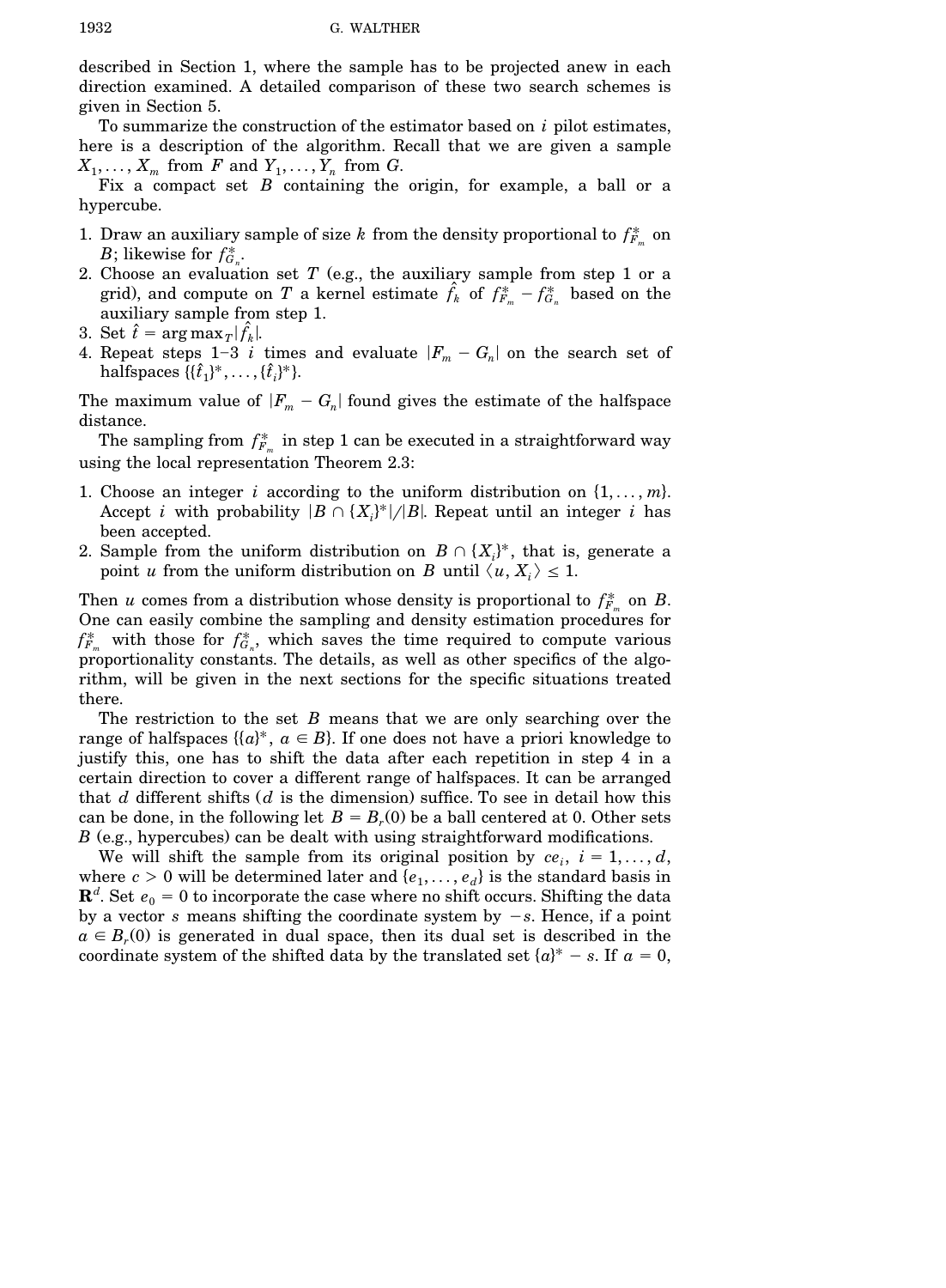this set is all of  $\mathbf{R}^d$ , otherwise it is a halfspace not necessarily containing 0 in its interior. When an appropriate choice of vectors *ce<sup>i</sup>* is used to shift the data, then the boundaries  $\partial ((a)^* - ce_i)$  of these halfspaces range over all hyperplanes in **R***<sup>d</sup>* :

LEMMA 3.1. If 
$$
cr \geq 2\sqrt{d}
$$
, then  
\n
$$
\{\partial(\{a\}^* - ce_i): a \in B_r(0) \setminus \{0\}, i = 0, ..., d\} = \{hyperplanes in \mathbb{R}^d\}.
$$

Hence shifting the sample  $(\mathbf{X}, \mathbf{Y})$  as described with  $c \geq 2\sqrt{d}/r$  guarantees that one searches over all possible separating hyperplanes in  $\mathbb{R}^d$  and thus over all possible values of  $|F_m(H) - G_n(H)|$ , where *H* ranges over all halfspaces in **R***<sup>d</sup>* , as the empirical measures have finite support.

Concerning the implementation of this algorithm, note that the data would of course not really be shifted, but rather the computer program would add an appropriate constant to the data every time they are used.

There are other statistical problems involving the probability content of halfspaces where the duality relation  $(3.2)$  may be successfully employed, for example, certain robust location estimators [see, e.g., Nolan  $(1989, 1992)$  and Donoho and Gasko  $(1992)$ , and projection pursuit statistics (see, e.g., Li and Cheng  $(1993)$ . Those topics will be treated elsewhere.

**4. A CLT for the empirical halfspace distance.** In the following we will write  $Z = F - G$ ,  $Z_{m,n} = F_m - G_n$  and use the usual conventions for signed measures, that is,  $f_Z^*(\cdot) = f_F^*(\cdot) - f_G^*(\cdot)$  and so on. The next theorem states a functional CLT for the  $f_{Z_{m,n}}^*$ .  $\ldots$  process and then establishes a CLT for the empirical halfspace distance.

THEOREM 4.1. Let  $m = m(n)$  go to *infinity* together with *n* such that  $\lim_{n \to \infty} \frac{n}{m(n)} = \lambda \geq 0.$ 

(a)  $\sqrt{n}$  ( $f_{Z_{m,n}}^*$  –  $f_Z^*$ ) converges weakly, as a random element of  $L_\infty(\mathbf{R}^d)$ , to a *Gaussian process W on* **R***<sup>d</sup> having mean* 0 *and covariance function*

$$
\mathbb{E}W(t)W(t') = (\lambda F + G)(\{x: \langle x, t \rangle \le 1\} \cap \{x: \langle x, t' \rangle \le 1\})
$$
  
-  $\lambda f_F^*(t) f_F^*(t') - f_G^*(t) f_G^*(t').$ 

(b) Assume the following: (i) there is a unique hyperplane that optimally *separates the probabilities F and G in the following sense*: *the function*  $g(\cdot) := |(F - G)(\{x: \langle x, \cdot \rangle \leq 1\})|$  *satisfies*  $\inf_{t \in N} (g(t_0) - g(t)) > 0$  *for every neighborhood N of some point*  $t_0$ ;  $(ii)$   $(F + G)(\{x: \langle x, t_0 \rangle = 1\}) = 0$ .

*Then the functional*  $T(\cdot) = ||\cdot||_{\infty}$  *has a stochastic differential on the set*  $\{f - g: f, g \in \mathcal{D}_d^*\}\$ at  $f_Z^*$ , that is, there exists a linear functional  $T(f_Z^*; \cdot)$  $d$  *defined on the space spanned by differences of elements of*  $\mathscr{D}^*_d$  *that satisfies* 

(4.1) 
$$
T(f_{Z_{m,n}}^*) - T(f_Z^*) = T(F_Z^*; f_{Z_{m,n}}^* - f_Z^*) + o_p(\|f_{Z_{m,n}}^* - f_Z^*\|_{\infty}), \quad n \to \infty
$$

*and*

$$
||f^*_{Z_{m,n}} - f^*_{Z}||_{\infty} \to_p 0.
$$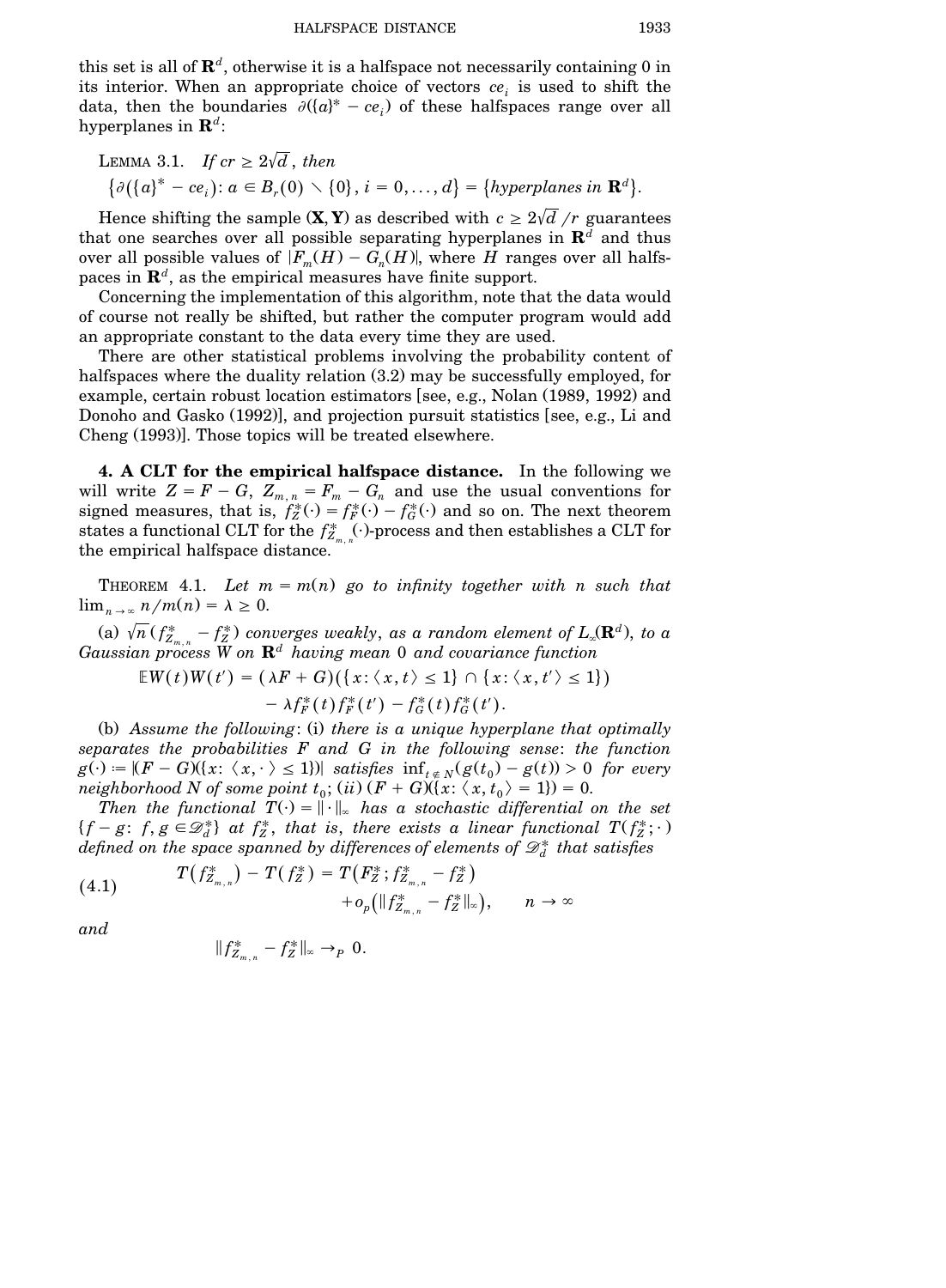The differential is given by  $T(f_Z^*; \cdot) = (\text{sign } f_Z^*(t_0))e_{t_0}(\cdot)$ , where  $e_{t_0}(\cdot)$  de*notes* the evaluation operator at  $t_0$ . In this case the empirical halfspace *distance satisfies the CLT*

$$
\sqrt{n} \left( d(F_m, G_n) - d(F, G) \right) \n\rightarrow_d N(0, \lambda f_F^*(t_0) (1 - f_F^*(t_0)) + f_G^*(t_0) (1 - f_G^*(t_0))).
$$

Žc. *Without assumption* Žii., Ž4.1. *continues to hold with the* Ž*nonlinear*.

 $T(f_Z^*; \cdot) = \lim_{\varepsilon \downarrow 0} \sup_{t \in A_{\varepsilon}} ((\text{sign } f_Z^*(t)) e_t(\cdot)),$ 

 $where$   $A_{\varepsilon} = \{t: |f_Z^*(t)| \geq ||f_Z^*||_{\infty} - \varepsilon\}, and the empirical halfspace distance$ *satisfies the CLT*

$$
\sqrt{n}\left(d(F_m,G_n)-d(F,G)\right) \to_d \lim_{\varepsilon \downarrow 0} \sup_{t \in A_\varepsilon} \left((\text{sign}(f_Z^*(t))W(t)\right)
$$

Observe that for certain elliptically contoured distributions condition (i) is always satisfied.

As explained in Section 1, for practical use the halfspace distance  $d(F_m, G_n)$ is usually replaced by an approximation  $\sup_{H \in S_n} |F(H) - G(H)|$  due to computational reasons, where the search set  $S_n$  of halfspaces is generated in some deterministic or stochastic way. Proposition 4.2 below gives a necessary and sufficient condition on the search set  $S_n$  for the validity of the CLT

(4.2) 
$$
\sqrt{n}\Big(\sup_{H\in S_n}|F_m(H) - G_n(H)| - d(F, G)\Big) \n\rightarrow_d N(0, \lambda f_F^*(t_0)(1 - f_F^*(t_0)) + f_G^*(t_0)(1 - f_G^*(t_0)))
$$

under the assumption of Theorem 4.1(b). Observe that for each halfspace  $H$ there exists a halfspace containing 0 in its interior whose bounding hyperplane separates the sample  $X_1, \ldots, X_m, Y_1, \ldots, Y_n$  in the same way as  $H$  does and hence results in the same value  $|F_m(H) - G_n(H)|$ . We will therefore restrict our attention to search sets of halfspaces that contain 0 in their interiors. Otherwise no restrictions whatsoever are placed on the search set. It may be stochastic, obtained in a data-dependent or independent way, be of any size and change arbitrarily with the sample size *n*.

To simplify notation in the following, assume w.l.o.g. that  $f_Z^*(t_0) > 0$  [recall that  $f_Z^*(t_0) \neq 0$ . Then

(4.3) 
$$
\lim_{n} \sup_{t} \left( -f_{Z_{m,n}}^*(t) \right) = \sup_{t} \left( -f_Z^*(t) \right) < f_Z^*(t_0) \quad \text{a.s.,}
$$

because of (7.2), (i) and (ii), which implies continuity of  $f_Z^*$  at  $t_0$ . Hence the CLT  $(4.2)$  reads

$$
(4.4) \quad \sqrt{n} \Big( \sup_{t \in \{H^*: H \in S_n\}} f_{Z_{m,n}}^*(t) - f_Z^*(t_0) \Big) \\ \rightarrow_d N(0, \lambda f_F^*(t_0) (1 - f_F^*(t_0)) + f_G^*(t_0) (1 - f_G^*(t_0))).
$$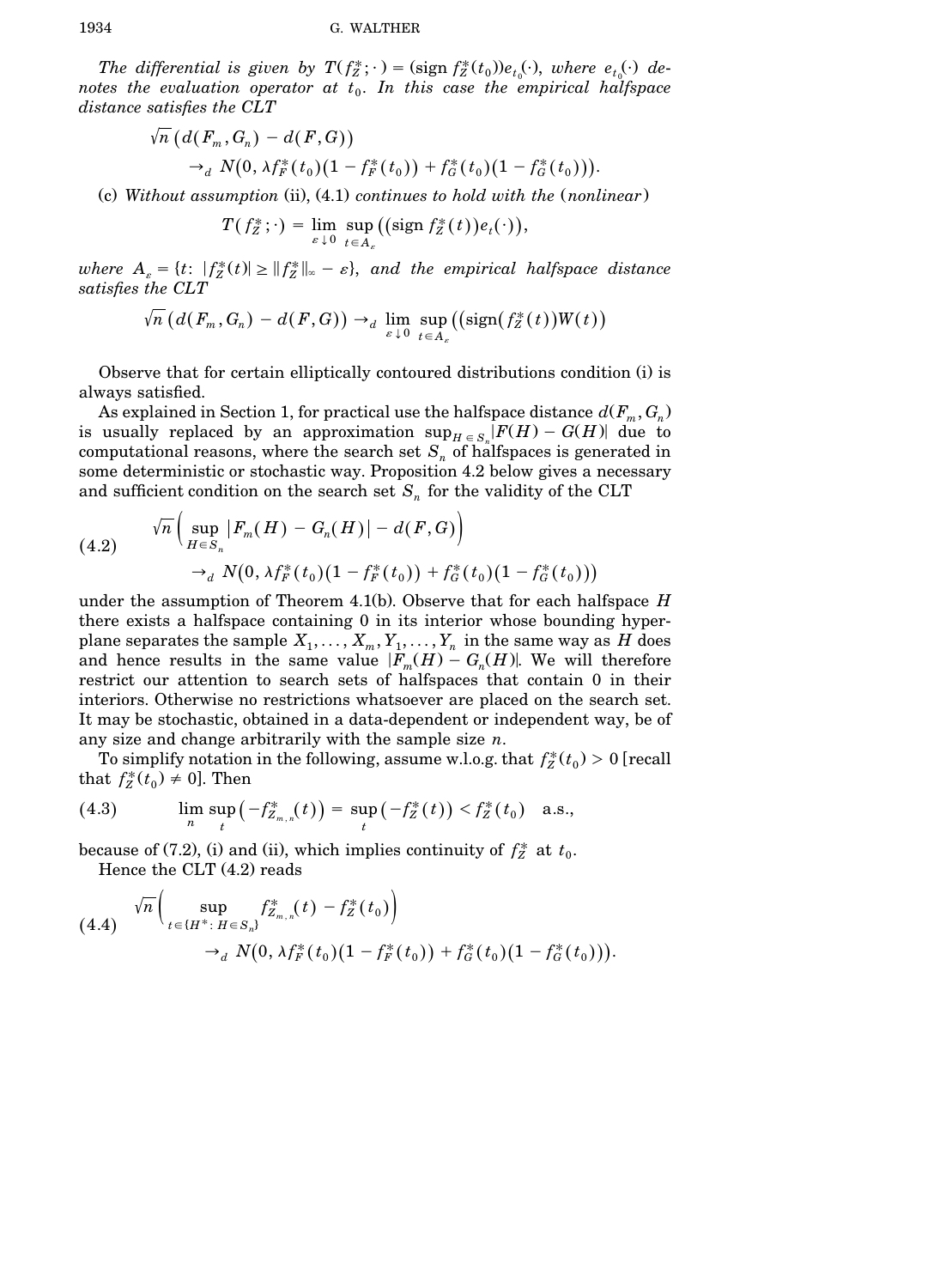Also,

(4.5) 
$$
A_{\varepsilon} = \{t : f_Z^*(t) \ge f_Z^*(t_0) - \varepsilon\}
$$

for small  $\varepsilon$  because of (4.3).

For clarity it is helpful in the following to switch occasionally from the underlying probability measure  $P$  and the random variables  $X_1, \ldots, X_m$  to the *m*-fold product law  $F^m$  on the image space  $(\mathbf{R}^d)^m$ , and analogously for  $G^n$ and  $Y_1, \ldots, Y_n$ . The notation  $f_{F_m}^*$ ,  $f_{G_n}^*$  and  $F_{Z_{m,n}}^*$  will not be changed as the meanings will always be clear.

PROPOSITION 4.2. *Denote* by  $\mu_{S_n}$  *the law according to which the search set*  $S_n$  *is generated. Then, under the assumption of Theorem* 4.1(b), *for the CLT*  $(4.2)$  *to hold under the law*  $F^m \otimes G^n \otimes \mu_{S_n}$  *it is necessary and sufficient that there exists a positive sequence*  $\{l_n\}$  *with*  $l_n = o(n^{-1/2})$ ,  $n \to \infty$ , such that

 U Ž4.6. <sup>m</sup> Ž *A* l *H* : *H* g *S* <sup>4</sup> / B. ª 1. *<sup>S</sup><sup>n</sup> l<sup>n</sup> n*

Note that in the case of a deterministic search set,  $(4.6)$  requires that the search set in dual space eventually hits  $A_i$ . For certain classes of distributions (see, e.g., the next section), this yields clear-cut recipes for the construction of the search set. The proposition can also be shown to hold in the general case of Theorem  $4.1(c)$ , but this will not be needed in the following.

**5. Comparison with a traditional random search.** The next two subsections investigate conditions under which the  $CLT$   $(4.2)$  holds for the traditional uniform random search described in Section 1 and for the search scheme using Monte Carlo sampling in dual space introduced in Section 3. The results thus obtained will allow a comparison of the two schemes in terms of computing time and quality of the approximation in Section 5.3.

5.1. *The CLT for approximations with random search*. In the following,  $a_n \le b_n$  for positive sequences  $\{a_n\}, \{b_n\}$  shall mean  $\lim_{n \to \infty} b_n/a_n = \infty$ , and  $a_n \approx b_n$  shall mean that there exists constants  $0 < c_1 < c_2$  with  $c_1 \le b_n/a_n \le 1$  $c_2$  for all  $n$ .

Recall that for the uniform random search  $i_n$  directions  $e_1, \ldots, e_{i_n} \in S^{d-1}$ are chosen i.i.d. according to the uniform distribution on the unit sphere  $S^{d-1}$ . The search set  $S_n$  is then given by

$$
S_n = \big\{H\colon H = \{x\colon \langle x, e \rangle \leq t\}, t \in \mathbf{R}, e \in \{e_1, \ldots, e_{i_n}\}\big\}.
$$

We are interested in necessary and sufficient conditions on the number of directions  $i_n$  for the CLT (4.2) to hold under the assumptions Theorem 4.1(b). Proposition 4.2 shows that no general answer can be given as the behavior of the sets  $A_{l_n}$  depends on the underlying distributions. We will therefore restrict ourselves in the following to distributions *F* and *G* with  $f_F^*$  and  $f_G^*$ being twice continuously differentiable in a neighborhood of  $t<sub>0</sub>$ . This smooth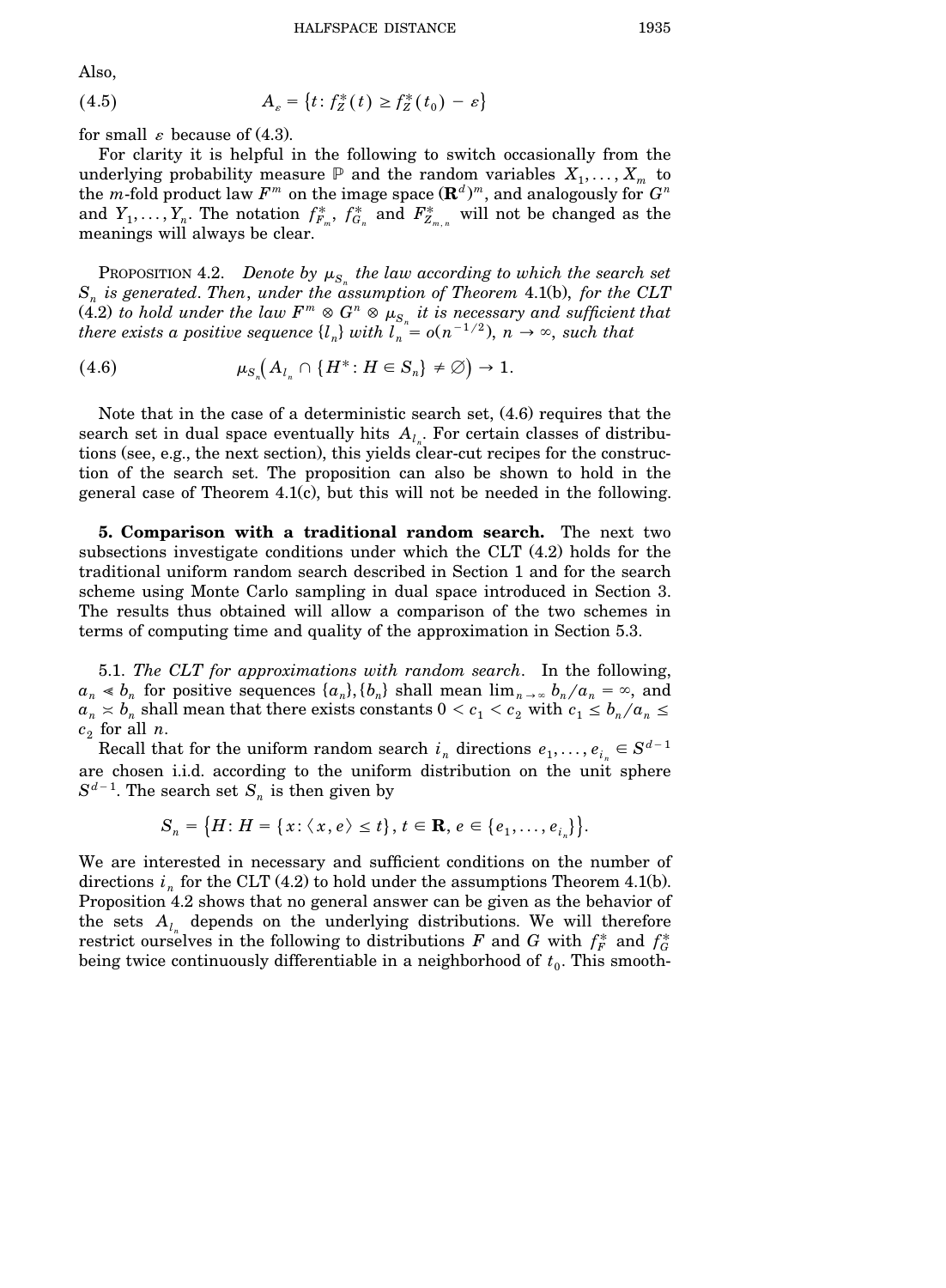ness requirement is not as restrictive as it might look at first sight; it is, for example, not necessary that  $F$  have a density in order for  $f_F^*$  to meet this condition: for example, let  $F$  be the uniform distribution on the unit circle in  $\mathbf{R}^2$ . Then

$$
f_F^*(t) = 1 - \frac{1}{\pi} \arccos\left(\frac{1}{|t|}\right) 1(|t| \ge 1),
$$

which is twice continuously differentiable except on the unit sphere. The underlying reason is that the projection of *F* inherent in the computation of  $f_F^*$  is a smoothing operation.

If  $f_F^*$  and  $f_G^*$  are twice continuously differentiable in a neighborhood of  $t_0$ , I then so is  $|f_Z^*| = |f_F^* - f_G^*|$  in some neighborhood of  $t_0$  because  $f_Z^*(t_0) \neq 0$ , and we get the expansion

(5.1) 
$$
|f_Z^*(t)| = |f_Z^*(t_0)| + 1/2(t - t_0)'H(t - t_0) + o(|t - t_0|^2).
$$

The linear term does not appear in  $(5.1)$  because  $|f_Z^*|$  has a maximum at  $t_0$ .

THEOREM 5.1. *Assume the conditions of Theorem* 4.1Žb. *and further that*  $f_F^*$  and  $f_G^*$  are twice continuously differentiable in a neighborhood of  $t_0$  with *the Hessian H in* Ž5.1. *being nonsingular*. *Then a necessary and sufficient*  $\alpha$  *condition for the CLT* (4.2) *to hold under the law*  $F^m \otimes G^n \otimes \mu_{S_n}$ , where the *search set*  $S_n$  *is generated by uniform sampling as described above, is that the number* of directions  $i_n$  satisfies

$$
i_n n^{-(d-1)/4} \to \infty, \qquad n \to \infty, d > 1.
$$

5.2. *The CLT for approximations with a pilot estimate in dual space*. For the approximation procedure using the pilot estimate in dual space, fix a compact set *B* containing 0 in its interior and assume that the dual of the unique maximizing halfspace falls into *B*. Shifting the data as described in Section 3 allows for an analogous treatment in the general case.

Denote by

(5.2) 
$$
f_F^{*s}(\cdot) = \frac{f_F^*(\cdot)1_B(\cdot)}{\int_B f_F^*}
$$

the standardized dual density on  $B$ . (Using Proposition 2.2 one readily checks that  $\int_B f_F^* > 0$  for the aforementioned *B*). Likewise,  $F^{*s}$  denotes the corresponding probability measure. The dependence on *B* will be suppressed for notational simplicity.

For the purpose of estimating  $f_F^*$  and  $f_G^*$  we will use kernels from the class  $\mathcal{K}_p$  of all compactly supported *p*th-order kernels, so that  $K \in \mathcal{K}_p$ satisfies  $\int K = 1$  and  $\int K(t) \prod_{i=1}^{j} t(i) dt = 0$  for all coordinate vectors  $t(i) \in$  $\{t_1, \ldots, t_d\}$  and  $1 \leq j \leq p$ . See, for example, Härdle (1990) or Silverman (1986) for the use of higher-order kernels to reduce the bias.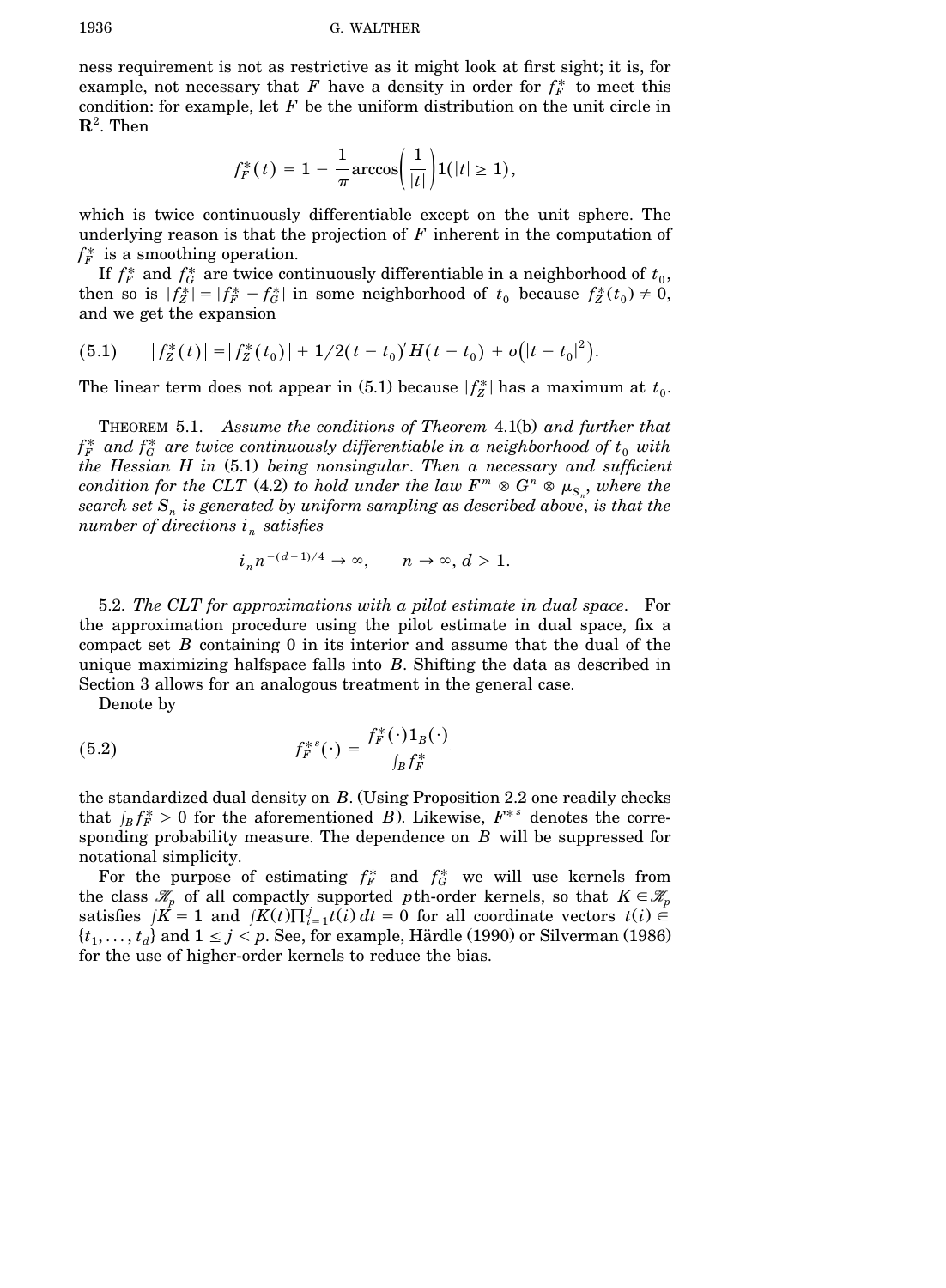We will use the abbreviation  $\bar{f}^{(\sigma)}(x) = (\sigma^{-d}K((y-x)/\sigma)f(y)dy$  for positive  $\sigma$  and a real-valued function  $f$  on  $\mathbf{R}^d$ . The dependence on  $K$  shall be suppressed as the kernel used will be clear from the context. Also write  $K_{x, \sigma}(\cdot) = K((\cdot - x)/\sigma)$ . Finally, we will later require that  $K_{x, \sigma}$  has polynomial discrimination; see, for example, Pollard (1984) for background on empirical process theory.

Recall steps 1 and 2 of the algorithm for the approximation procedures given in Section 3: after drawing an auxiliary sample of size *k* from the  $r$  random measure  $F_m^{*s}$ , a kernel estimate of  $f_{F_m}^*$  can be obtained by computing  $I_{F_m}(F_m^{*s})_k \sigma_k^{-d} K_{x, \sigma_k}$ , where  $(F_m^{*s})_k$  denotes the stochastic empirical in dual space, that is the empirical measure obtained by drawing *k* points i.i.d. from  $F_m^*$ ,  $I_{F_m} := \int_B f_{F_m}^* = (1/m)\sum_{i=1}^m \text{Vol}(B \cap \{X_i\}^*)$ , and  $\sigma_k$  is a bandwidth to be chosen. As indicated in Section 3, it is advantageous to combine the auxiliary sampling and density estimation procedures for  $f_{F_m}^*$  with that for  $f_{G_n}^*$  in order to avoid the computation of the scaling factors  $I_{F_m}$  and  $I_{G_n}$ . One can obtain an empirical of size k from the signed measure with density proportional to

(5.3) 
$$
f_{Z_{m,n}}^* = I_{F_m} f_{F_m}^{*s} - I_{G_n} f_{G_n}^s
$$

on *B* by way of the following algorithm:

Without loss of generality assume  $m \le n$ , so  $m/n \le 1$ .

For  $i = 1, \ldots, k$  do:

Sample an integer *p* uniformly from  $\{1, \ldots, m + n\}$ .

If  $p \leq m$ , accept *p* with probability  $|B \cap \{X_p\}^*|/|B|$ . If *p* is accepted, set  $p_i = p$  and sample a point *V* uniformly from  $|B \cap \{X_p\}^*|$ .

If  $p > m$ , accept *p* with probability  $(m/n)(B \cap {Y_{p-m}}^* / B)$ . If *p* is accepted, set  $p_i = p$  and sample a point *W* uniformly from  $|B \cap$  $\{Y_{p-m}\}^*$ |.

Repeat until a point *p* is accepted.

Observe that given  $p_i \leq m$ , *V* is generated from the density  $f_{F_m}^{*s}$ . Thus we obtain  $V_1, \ldots, V_{N^+}$  i.i.d. from the density  $f_{F_m}^{*s}$ , given  $(\mathbf{X}, \mathbf{Y})$ , where  $N^+ =$  $\sum_{i=1}^{k} 1(p_i \le m)$  denotes the total number of points V generated. Analogously,  $W_1, \ldots, W_{N^-}$  are i.i.d. from the density  $f_{G_n}^{*,s}$ , given  $(\mathbf{X}, \mathbf{Y})$ , where  $N^- = k - N^+$ .

Denote by  $\mu(\mathbf{X}, \mathbf{Y}, k)$  the random measure that generates the auxiliary sample of size *k* according to the algorithm above, given the original sample Ž**X**, **Y**.. Then

$$
\mu(\mathbf{X}, \mathbf{Y}, k)(p_i \leq m) = \frac{\sum_{i=1}^{m} |B \cap \{X_i\}^*| / |B|}{\sum_{i=1}^{m} |B \cap \{X_i\}^*| / |B| + (m/n)\sum_{i=1}^{n} |B \cap \{Y_i\}^*| / |B|}
$$
  
= 
$$
\frac{I_{F_m}}{I_{F_m} + I_{G_n}}.
$$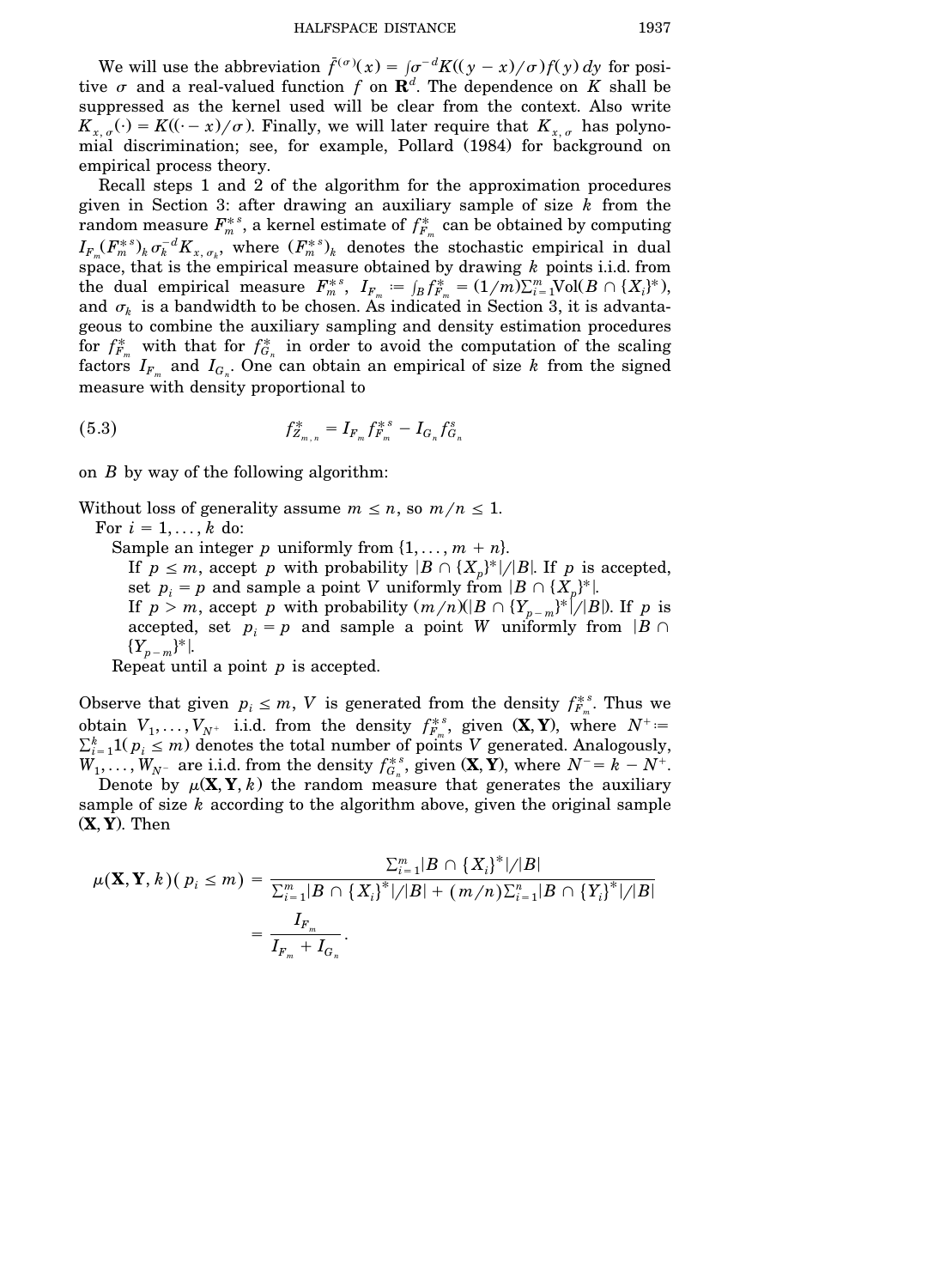Hence the signed empirical measure

$$
\frac{1}{k}\left(\sum_{i=1}^{N^+}\delta_{V_i}(\cdot)-\sum_{i=1}^{N^-}\delta_{W_i}(\cdot)\right)
$$

comes indeed from a signed measure with density on *B* proportional to  $f_{Z_{m,n}}^*$ in (5.3), given **(X, Y**).

This leads to the following kernel estimator of  $f_Z^*/(I_F + I_G)$  at  $x \in B$ :

(5.4) 
$$
\hat{f}_k(x) = \frac{1}{k} \left( \sum_{i=1}^{N^+} \delta_{V_i} - \sum_{i=1}^{N^-} \delta_{W_i} \right) \sigma_k^{-d} K_{x, \sigma_k}.
$$

In the following we will work with this estimator based on an auxiliary sample of size *k* originating from the combined sampling scheme just described. The results that will be obtained concerning the quality of the approximation also apply to the simpler sampling and estimation scheme using two auxiliary samples of size *k* as described earlier in this section and in step 1 of the algorithm in Section 3. As already mentioned before, that procedure is, however, computationally more intensive.

To derive a CLT it is necessary to let *k* depend on the sample size *n*, so we will use the notation  $k(n)$  in the future. The dependence of  $f_{k(n)}$  on the original sample  $(X, Y)$  is suppressed for notational simplicity, but keep in mind that the auxiliary sample is drawn conditionally on  $(X, Y)$ .

As described in step 2 of the algorithm in Section 3, the estimator  $f_{k(n)}$  will be evaluated only on a finite evaluation set  $T = T_n$ . If the evaluation set  $T_n$  is a deterministic grid with too big a mesh size, however,  $\arg \max_{T_n} |\hat{f}_{k(n)}|$  may not get close enough to  $t_0$ . To overcome this we construct the elements of our search set by

(5.5) 
$$
\hat{t} = \arg \max_{T_n} \left| \hat{f}_{k(n)} \right| + U_{R_n},
$$

where  $U_{R_n}$  is an independent random variable uniformly distributed on the ball  $B_{R_n}(0)$ . Adding a small uniform random variable may not be necessary if  $T_n$  is obtained in a random way, but we will pursue a treatment as general as  $\text{possible here. The search set of halfspaces } \{ \{ \hat{t}_1 \}^*, \ldots, \{ \hat{t}_{i_n} \}^* \} \text{ then consists of } i_n$ independent copies of  $\{\hat{t}\}^*$  from (5.5), conditional on  $(\mathbf{X}, \mathbf{Y})$ ), that is, each copy is computed from a different auxiliary sample in dual space.

THEOREM 5.2. Let the search set of halfspaces  $S_n = \{\{\hat{t}_1\}^*, \ldots, \{\hat{t}_{i_n}\}^*\}$  be *generated* as *described* above, with the evaluation set  $T_n$  putting at least one *point within*  $O(r_n)$  *of*  $t_0$  *with probability tending to* 1, *where*  $r_n$  *is specified below,*  $k(n) \to \infty$  and  $K \in \mathcal{K}_p$  such that  $K_{x, \sigma}$  has polynomial discrimination and is uniformly bounded. Under the conditions of Theorem  $4.1$ (b) with  $f_F^*$ and  $f_G^*$  *p* times ( $p \ge 2$ ) continuously differentiable in a neighborhood of  $t_0$ *and the Hessian H in* Ž5.1. *being nonsingular*, *a sufficient condition for the* CLT (4.2) to hold under  $F^m \otimes G^n \otimes (\mu(\mathbf{X}, \mathbf{Y}, k(n)))^{i_n}$  is the existence of a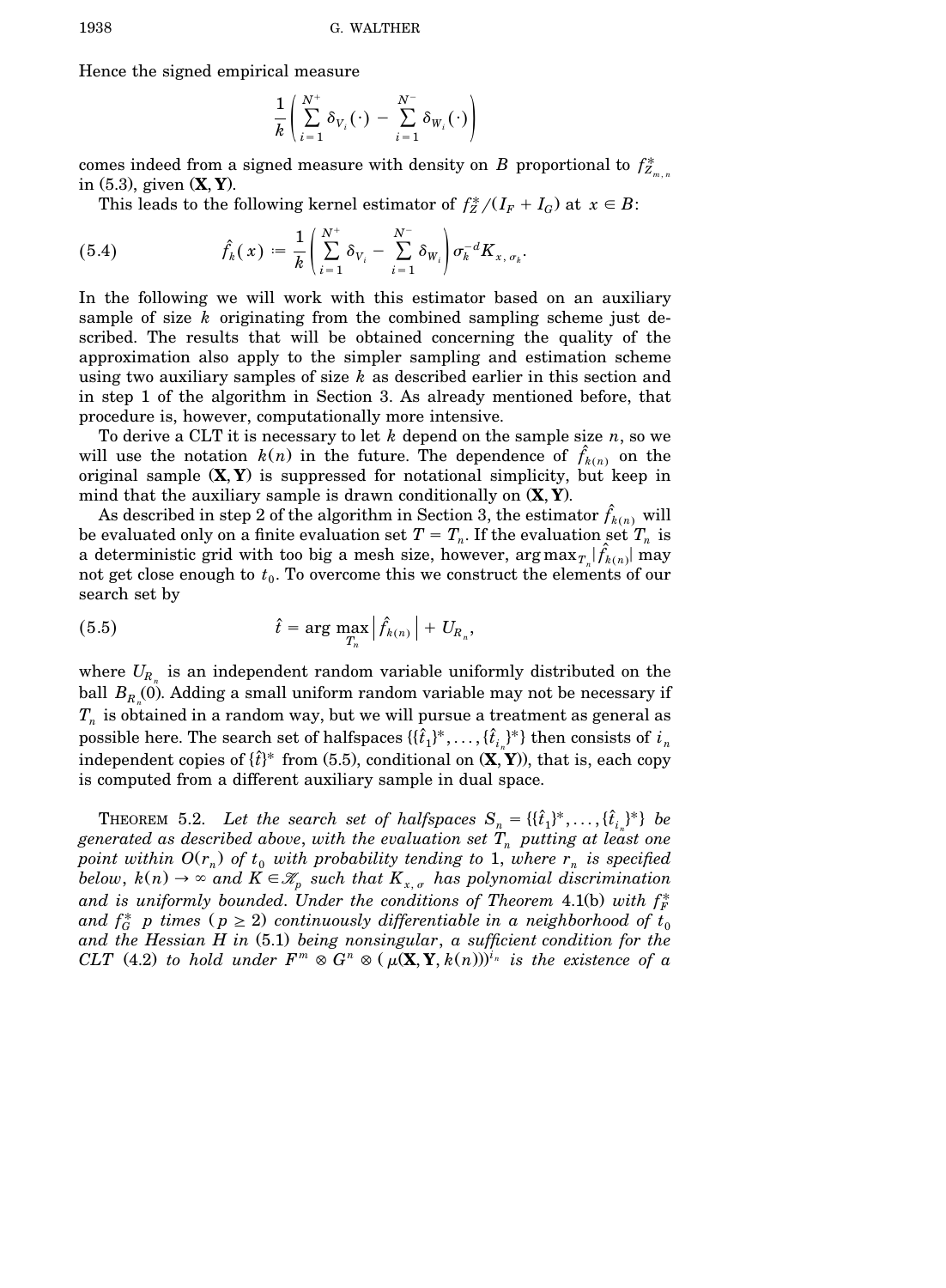$\log k(n)$ 

*positive sequence*  $r_n \to 0$  *with* 

 $(5.6)$ 

$$
r_n^{2d/p+4} \ge \frac{\log R(n)}{k(n)},
$$
  

$$
n^{-1/2+\varepsilon} \le r_n^2 \text{ for some } \varepsilon > 0 \text{ and } i_n \left( \frac{n^{-1/4}}{r_n} \right)^d \to \infty.
$$

*Then*  $R_n$  *in* (5.5) *can be chosen according to* 

$$
r_n \ll R_n \le r_n \left( i_n \left( \frac{n^{-1/4}}{r_n} \right)^d \right)^{1/(3d)}.
$$

One sees that, unlike in the case of a random search in Theorem 5.1, the smoothness of the dual densities reflects on the size of the search sample (at least in terms of the sufficient conditions of Theorem 5.2; we did not prove necessity of those conditions): a large  $p$  allows for  $r_n$  shrinking to 0 faster, so  $i_n$  can increase more slowly.

5.3. *A comparison of the two search schemes*. Sections 5.1 and 5.2 give a way to compare the performance of the uniform random search with the search scheme using a pilot estimate in dual space. We will look at three different versions of the latter scheme, using different sizes for the auxiliary samples and different evaluation methods for the pilot estimate. All three are set up in such a way that the computational burden of computing the pilot estimate and evaluating the halfspace distance at its dual is of the same order as that of the halfspace evaluation in one direction for the uniform random search. So the complete search procedure of computing the search set  $\{\{\hat{t}_1\}^*, \ldots, \{\hat{t}_{i_n}\}^*\}$  and evaluating the halfspace distance on this search set entails a computational burden that is of the same order as performing a uniform random search in  $i_n$  directions.

Computing the one-dimensional Kolmogorov–Smirnov statistic of the  $m +$ *n* projected data requires sorting, which cannot be done faster than in  $O(n \log n)$  steps [see, e.g., Knuth (1973), Chapter 5]. Projecting the data takes  $O(n)$  steps, so the overall burden for the uniform random search is  $O(n \log n)$ . for each of the  $i_n$  directions.

First, let  $k(n) = n^{1/2}$  and compute  $|\hat{f}_{k(n)}|$  at the location of the auxiliary sample only. Evaluating the density estimate at one point takes  $O(k(n))$ steps, so the overall burden is  $O(k(n)^2) = O(n)$ , which also includes generating the auxiliary sample according to the algorithm given in Section 5.2 [burden  $O(k(n))$ ], finding the maximum of  $|\hat{f}_{k(n)}|$  at the locations of the auxiliary sample  $[O(k(n))]$  and evaluating  $F_m$  and  $G_n$  at the dual of the computed pilot estimate  $[O(n)]$ . So the computational burden for each of the  $i_n$  elements in the search set is indeed of at most the same order as that of the uniform random search in each of the  $i_n$  directions. Shifting the data as described in Section 3 introduces only a constant factor. If we choose  $r_n \geq$  $n^{-1/2d}$ , one readily checks that, with probability tending to 1, at least one point of the auxiliary sample falls into  $B_{r_n}(t_0)$ . Hence, by Theorem 5.2 the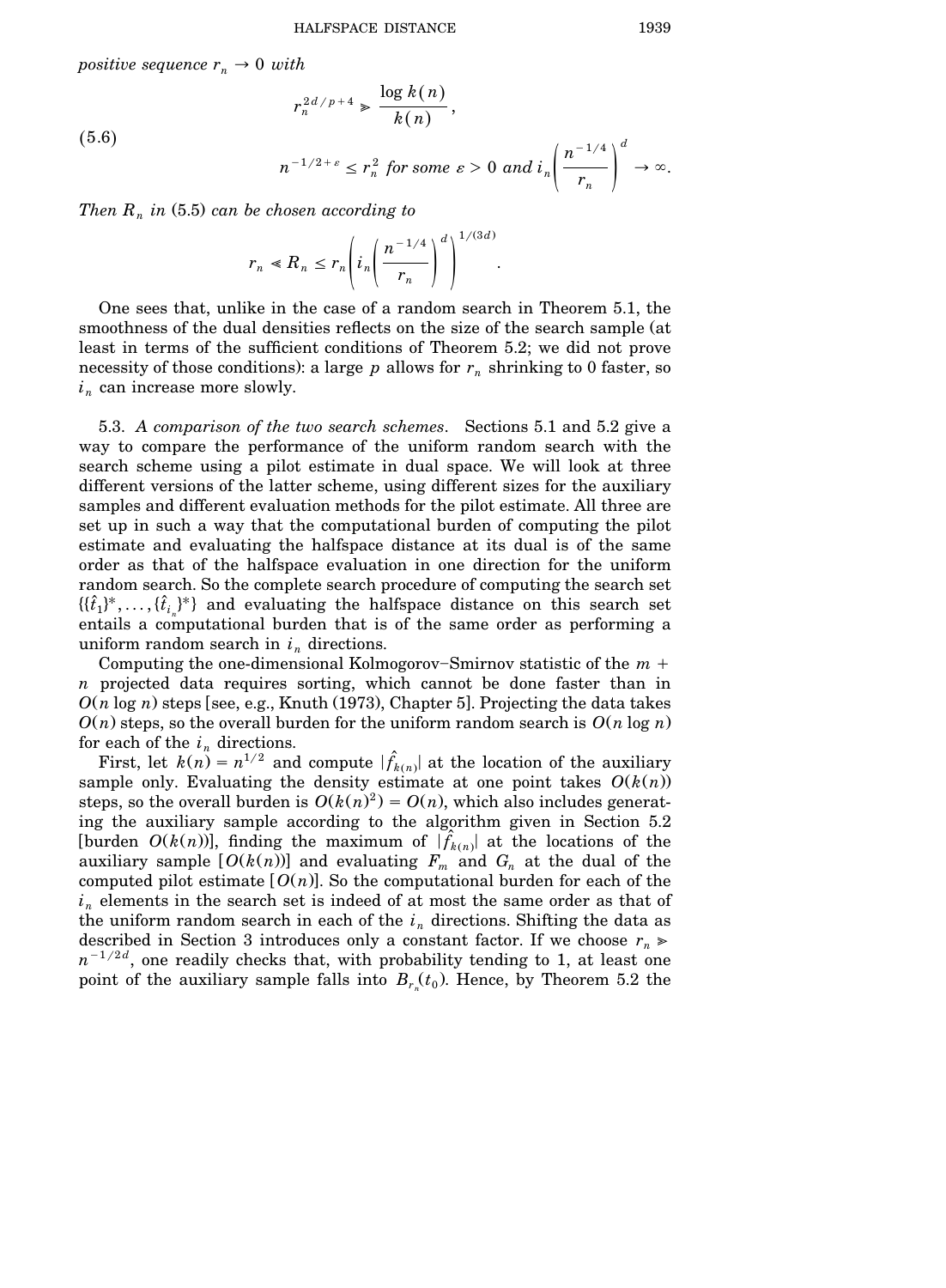CLT (4.2) will hold if  $i_n$  satisfies  $i_n n^{-(d-2)/4} \rightarrow \infty$ . So, compared with the uniform sampling of Theorem 5.1, the computational complexity is reduced by one dimension. Condition (5.6) is satisfied for this choice of  $r_n$  if  $1/p + 2/d <$  $1/2$  and  $-1/2 + \varepsilon < -1/d$ , which necessitates  $p > 2$  and  $d > 4$ .

The next scheme is set up to achieve as high a dimension reduction as possible. Let  $k(n) = n \log n$  and let  $T_n$  be a grid on *B* (which preferably should be a hypercube here) with mesh size  $r_n = n^{-1/d}$  in each direction. Evaluating the densities at the  $O(n)$  points of  $T_n$  with the fast Fourier  $d$  transform takes  $O(n\log^d(n^{1/d}))$  steps, so the overall burden including generating the auxiliary sample and finding the maximum on  $T_n$  is up to log-terms comparable to  $O(n \log n)$ . Condition (5.6) becomes  $i_n n^{-(d-4)/4} \to \infty$  and  $2/p + 4/d < 1$ ,  $-1/2 + \varepsilon < -2/d$ , which necessitates  $p > 2$ ,  $d > 4$ . So the complexity is reduced by up to three dimensions.

By choosing  $r_n$  larger one can relax the conditions on  $d$  and  $p$  at the cost of saving less computing time. Letting  $k(n) = n$  and  $T<sub>n</sub>$  be a grid of mesh size  $r_n = n^{-1/2d}$  in each direction gives a burden of  $O(n)$ , which is caused by the generation of the auxiliary sample. Evaluating the densities on  $T_n$  by the fast Fourier transform takes only  $O(n^{1/2} \log^d(n^{1/2d}))$  steps. By choosing  $r_n$  this large we need to satisfy  $i_n n^{-(d-2)/4} \to \infty$ ,  $1/p + 2/d < 1$  and  $-1/2 + \varepsilon < 1$  $-1/d$ , which now necessitates  $p > 1$ ,  $d > 2$ .

One also sees that in the case  $p = 2$  one may attain computational savings of almost three dimensions for large *d* by choosing *r<sup>n</sup>* slightly larger than  $n^{-1/d}$ .

Another informative way to compare the two approximation schemes is to compute the probability of getting close to the empirical halfspace distance. For this purpose we need not impose any smoothness or other assumptions on the underlying distributions *F* and *G*. Also, we will use a very simple implementation of the estimate scheme in dual space to see how this case compares with the uniform random search. We take a simple uniform kernel on the unit ball to estimate the dual densities,  $K(\cdot) = (1/|B_1(0)|)1_{B_1(0)}(\cdot)$ , with *a* bandwidth  $\sigma_{k(n)}$  shrinking to 0 slowly enough:  $\sigma_{k(n)}^d \alpha_{k(n)}^2 \geqslant \log k(n)/k(n)$ for a bounded sequence  $\{\alpha_n\}$ . The evaluation set  $T_n$  is taken to be the auxiliary sample. It is not necessary here to add a uniform random variable to  $\arg \max_{T_n} |f_{k(n)}|$  in (5.5).

We are interested in the event  $\sup_{H \in S_n} |F_m(H) - G_n(H)| > d(F_m, G_n) - \varepsilon$ , where  $\varepsilon > 0$  and  $S_n$  is the respective search set.

The next proposition compares the two search schemes with regard to this criterion:

PROPOSITION 5.3. Let  $n/m \to \lambda \geq 0$ ,  $n \to \infty$ ,  $k(n) \to \infty$ . Then under the  $\mu_{S_n}$  *uniform <code>random</code> search scheme*  $\mu_{S_n}$  *<i>using*  $i_n$  *directions as described in Section* 5.1, *given*  $(X, Y)$ ,

$$
\mu_{S_n}\!\!\left(\sup_{H\in S_n}|F_m(H)-G_n(H)|\!>\!d(F_m,G_n)-\varepsilon\right)=1-\left(1-b_{m,\,n}(\,\varepsilon)\right)^{i_n},\\ \qquad \varepsilon>0,
$$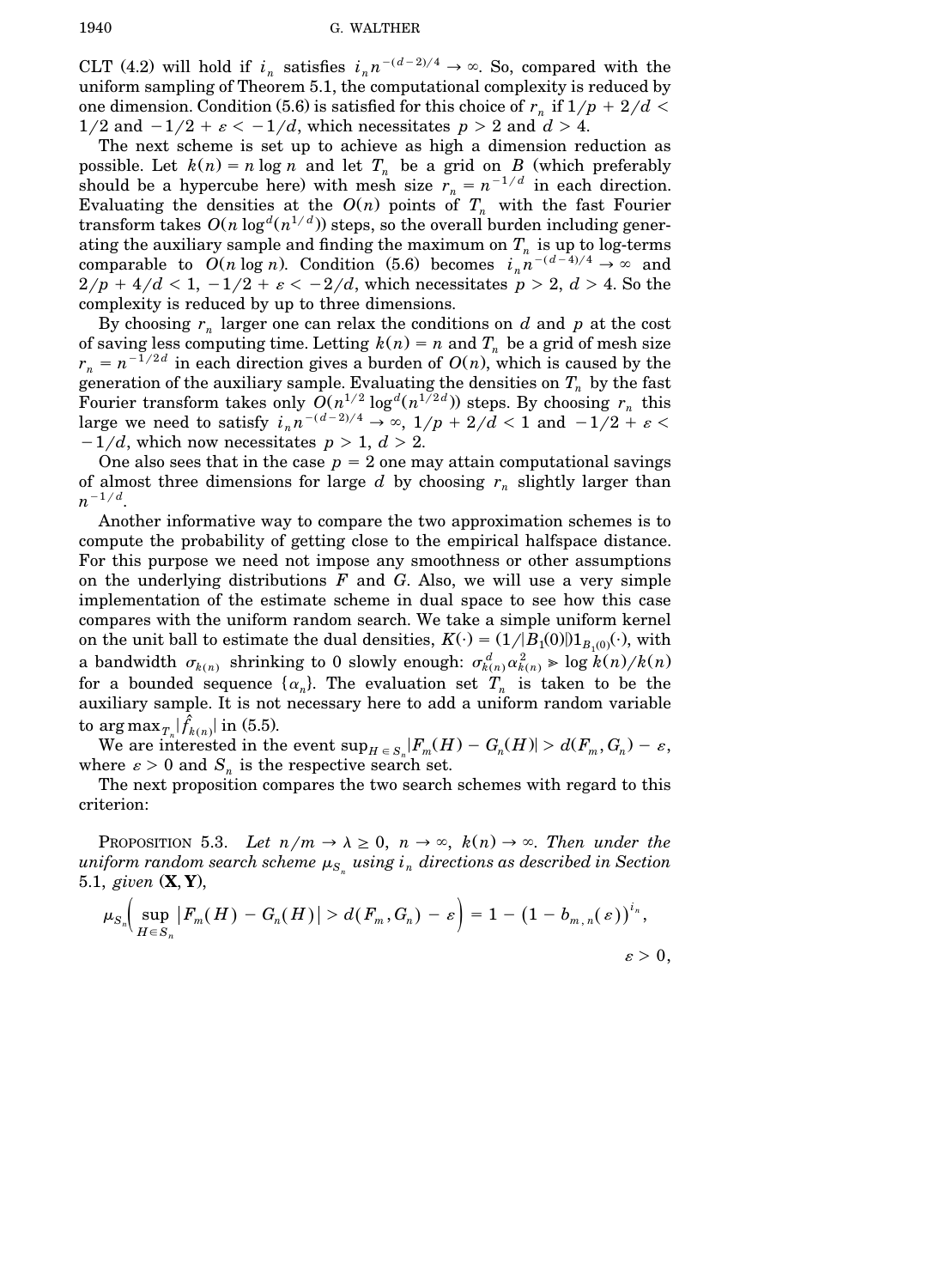*where*

$$
b_{m,n}(\varepsilon) = \mu^{d-1} \Biggl( \Biggl\{ s \in S^{d-1} \Biggr: \sup_{t \in \mathbf{R}} \bigl| F_m(A(s,t)) - G_n(A(s,t)) \bigr| \\ > d(F_m, G_n) - \varepsilon \Biggr\} \Biggr),
$$

 $A(s,t) = \{x\text{: } \langle \, x,s\, \rangle \leq t\}, \, \mu^{d-1}$  denotes normalized  $(d-1)$ -dimensional Haus $d$ *orff measure on the unit sphere*  $S^{d-1}$  *in*  $\mathbf{R}^{d},$  *and* 

$$
\limsup_{n \to \infty} b_{m,n}(\varepsilon)
$$
\n
$$
\leq \mu^{d-1} \Biggl( \Biggl\{ s \in S^{d-1} \Biggr. \sup_{t \in \mathbf{R}} \Biggl| F(A(s,t)) - G(A(s,t)) \Biggr| \geq d(F,G) - \varepsilon \Biggr\} \Biggr) \Biggr) \qquad (F^m \otimes G^n) \text{-} a.s.
$$

*In the case where the search set*  $S_n$  *is obtained by computing*  $i_n$  *copies of the pilot estimate in dual space under the search scheme*  $\mu(\mathbf{X}, \mathbf{Y}, k(n))$  *as described in Section* 5.2 *and above*, *given* Ž**X**, **Y**.,

$$
\left(\mu(\mathbf{X}, \mathbf{Y}, k(n))\right)^{i_n} \left(\sup_{H \in S_n} |F_m(H) - G_n(H)| > d(F_m, G_n) - \varepsilon\right)
$$
  
= 1 - \left(1 - p\_{m,n}(\varepsilon)\right)^{i\_n}, \quad \varepsilon > 0,

*where*

$$
p_{m,n}(\varepsilon) = \mu(\mathbf{X}, \mathbf{Y}, k(n)) \Big( \big| \big( F_m - G_n \big) \big( \{\hat{t}\}^* \big) \big| \\ > d(F_m, G_n) - \varepsilon \Big) \to 1, \qquad n \to \infty,
$$
  

$$
\big( F^m \otimes G^n \big) \cdot a.s. \text{ for all } \varepsilon > 0.
$$

One sees that the probability of approximating the empirical halfspace distance up to a prescribed error with a given number of trials is much higher with the second scheme if the sample size  $n$  is large. This is exactly the situation where one is in need of a computationally efficient method.

**6. A simulation study.** This section presents a small simulation study to assess the behavior of the two search schemes in a computing environment commonly in use at the time this article is being written.

We will consider situations in two and three dimensions. In  $\mathbb{R}^2$ , samples are drawn from the distributions

and

$$
F = (1/2)(N((-1,-2),I) + N((-1,2),I))
$$

$$
G = (1/2)(N((1, -2), I) + N((1, 2), I)).
$$

One then verifies that  $d(F, G) = 2\Phi(1) - 1 = 0.682...$  with the optimally separating hyperplane given by  $x_1 = 0$ . In  $\mathbb{R}^3$  we will use

$$
F=(1/2)\big(\,N(\hskip-1mm(-1,-2,0),I\hskip-1mm)+N(\hskip-1mm(-1,2,0),I\hskip-1mm)\big)
$$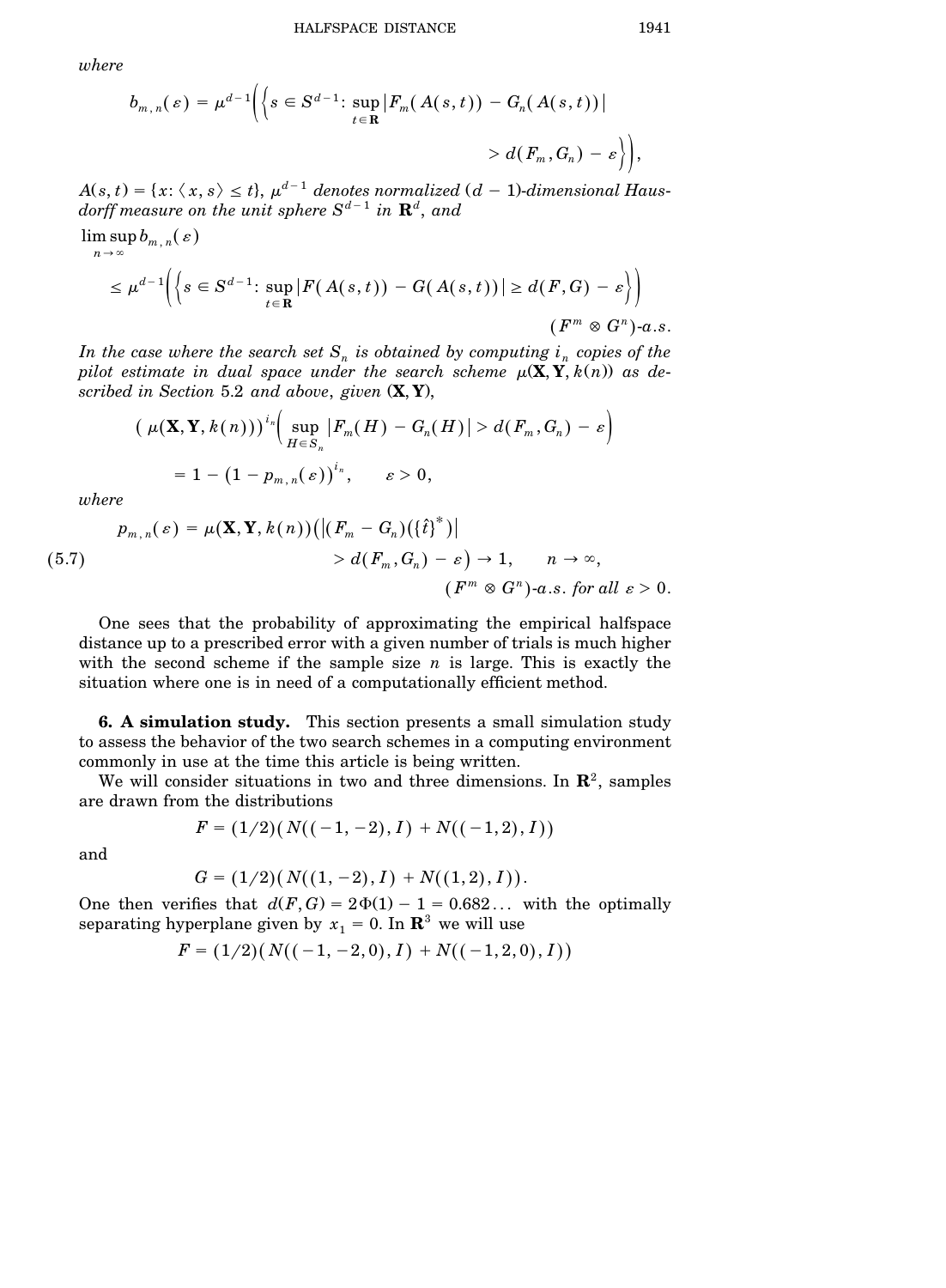and

$$
G = (1/2) ( N((1, -2, 0), I) + N((1, 2, 0), I)).
$$

In this situation one also has  $d(F, G) = 2\Phi(1) - 1 = 0.682...$  and the optimally separating hyperplane satisfies  $x_1 = 0$ . Using mixture distributions complicates the task of finding an approximation to the halfspace distance, because a halfspace *H* separating away a component of the mixture gives also a high value of  $|F(H) - G(H)|$  and may detract search schemes from finding the correct separating hyperplane.

We will use equal sample sizes  $n = m$  and  $k(n) = n^{-1/2}$  for the auxiliary sample in dual space, where we restrict ourselves to the compact set  $B = B<sub>2</sub>(0)$ and employ the shifting mechanism given in Section 3. A Gaussian kernel is used to estimate the dual density, using the points of the auxiliary sample as evaluation set. We let the bandwidth shrink with a rate of  $k(n)^{-1/(d+4)}$ , as recommended in Silverman (1986). Once a pilot estimate  $\hat{t}$  is found in dual space,  $|F_m - G_n|$  is evaluated not only at the halfspace  $\{\hat{t}\}^*$ , but the Kolmogorov-Smirnov statistic is computed for the projected data along the direction  $\hat{t}/|\hat{t}|$ . This version of the search scheme allows reuse of the code for the uniform random search. The sorting algorithm employed there is the  $O(n \log n)$  algorithm M01CAF from the NAG library of FORTRAN subroutines. The random number generators are also taken from there.

Here are the explicit formulae for computing  $|B \cap \{X\}^*|$  in the case  $d = 2$ and  $d = 3$ , as required in the algorithm that generates the auxiliary sample in Sections 3 and 5.2. Using Fubini's theorem one computes the volume  $|B \cap \{X\}^*|$  in the two-dimensional case with  $B = B_r(0)$  as

$$
|B \cap \{X\}^*| = \begin{cases} r^2 \pi, & \text{if } |X| \leq \frac{1}{r}, \\ r^2 \left( \frac{\pi}{2} + \frac{1}{|X|} \sqrt{1 - \frac{1}{r^2 |X|^2}} + \arcsin \frac{1}{r |X|} \right), & \text{otherwise,} \end{cases}
$$

and in the three-dimensional case as

$$
|B \cap \{X\}^*| = \begin{cases} \frac{4}{3}r^3\pi, & \text{if } |X| \leq \frac{1}{r}, \\ \pi\left(\frac{2}{3}r^3 + \frac{r^2}{|X|} - \frac{1}{3|X|^3}\right), & \text{otherwise.} \end{cases}
$$

After samples of size *n* are generated from *F* and *G*, a uniform random search is run with 30 random directions. Then 30 pilot estimates are computed via Monte Carlo sampling in dual space and the samples are evaluated in the resulting directions. This whole process, including the generation of samples from *F* and *G*, is repeated for 1000 runs. For each of the two search schemes, the 30 evaluations in the directions given by the respective search sets,  $ev_k = \sup_{H \in \dots} |F_m(H) - G_n(H)|$ ,  $k = 1, \dots, 30$ , yield the estimates of the halfspace distance  $\hat{d}_{i_n} = \max_{k=1,\dots,i_n} ev_k$ ,  $i_n = 1,\dots,30$ , where  $i_n$  de-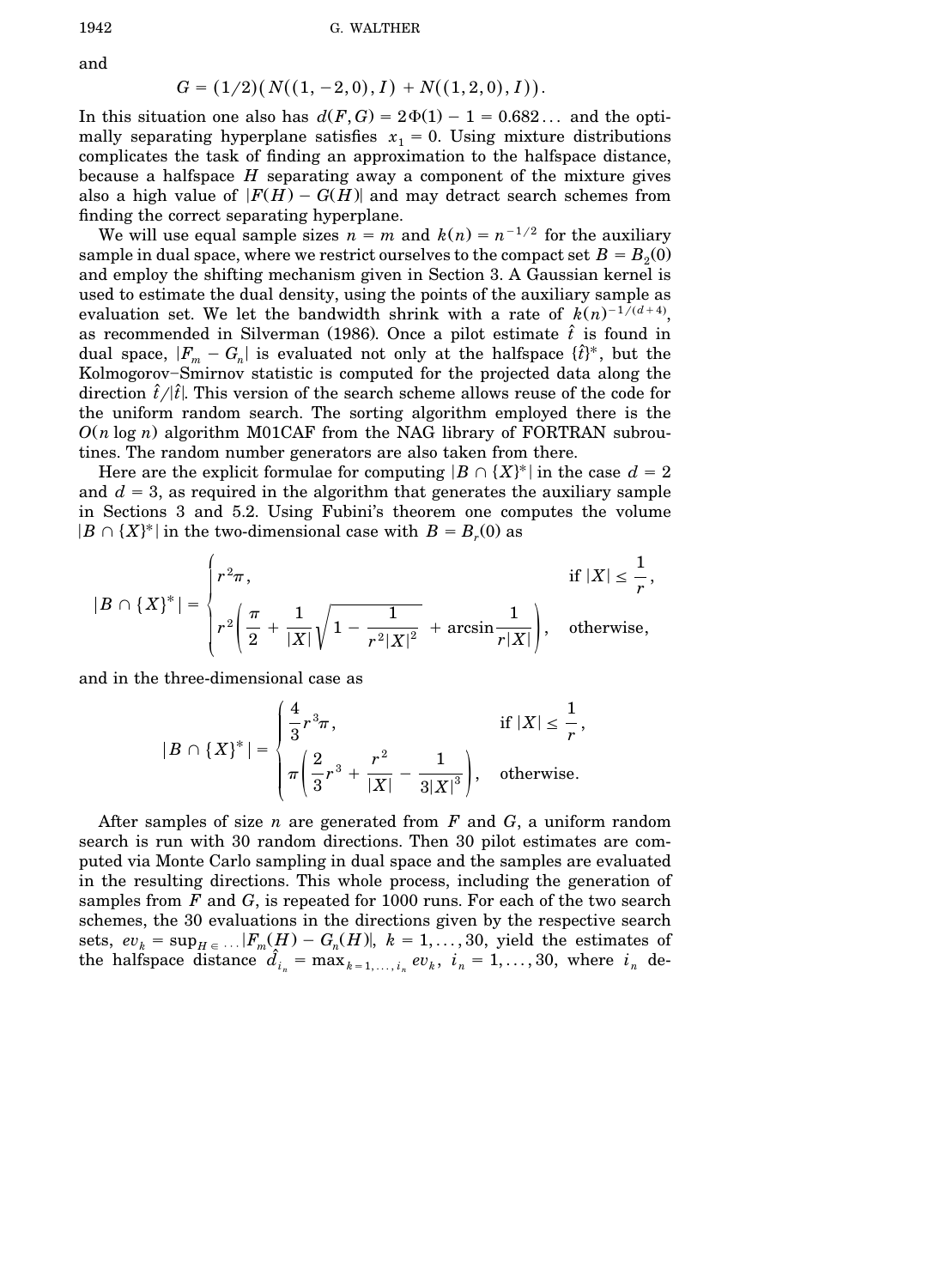

FIG. 4. Average relative error versus time  $(d = 2, n = 100,000)$ .

notes the size of the search set. The relative errors

$$
(\hat{d}_{i_n} - (2\Phi(1) - 1))/(2\Phi(1) - 1), \quad i_n = 1, ..., 30,
$$

were recorded. The averages of each of these 30 relative errors, obtained over 1000 runs, together with their respective computing times are plotted in Figures 4 and 5. All computing times refer to a SUN SPARC station  $1 +$ workstation.

The first example in Figure 4 treats the case  $d = 2$  and  $n = 100,000$ . Each of the  $i_n$  evaluations took about 5.7 seconds for the uniform random search and 7.2 seconds for the search in dual space and the evaluation in the direction found.

For the second case  $d = 3$ ,  $n = 100,000$  in Figure 5, the respective times are 5.9 seconds and 8.1 seconds.

The examples show that the approximations using a pilot estimate in dual space converge much faster to the halfspace distance than those obtained by a uniform random search.

# **7. Proofs.**

PROOF OF THEOREM 2.3. One checks that all relevant maps are measurable. Using the duality relation  $(3.1)$  and Fubini, one obtains the following for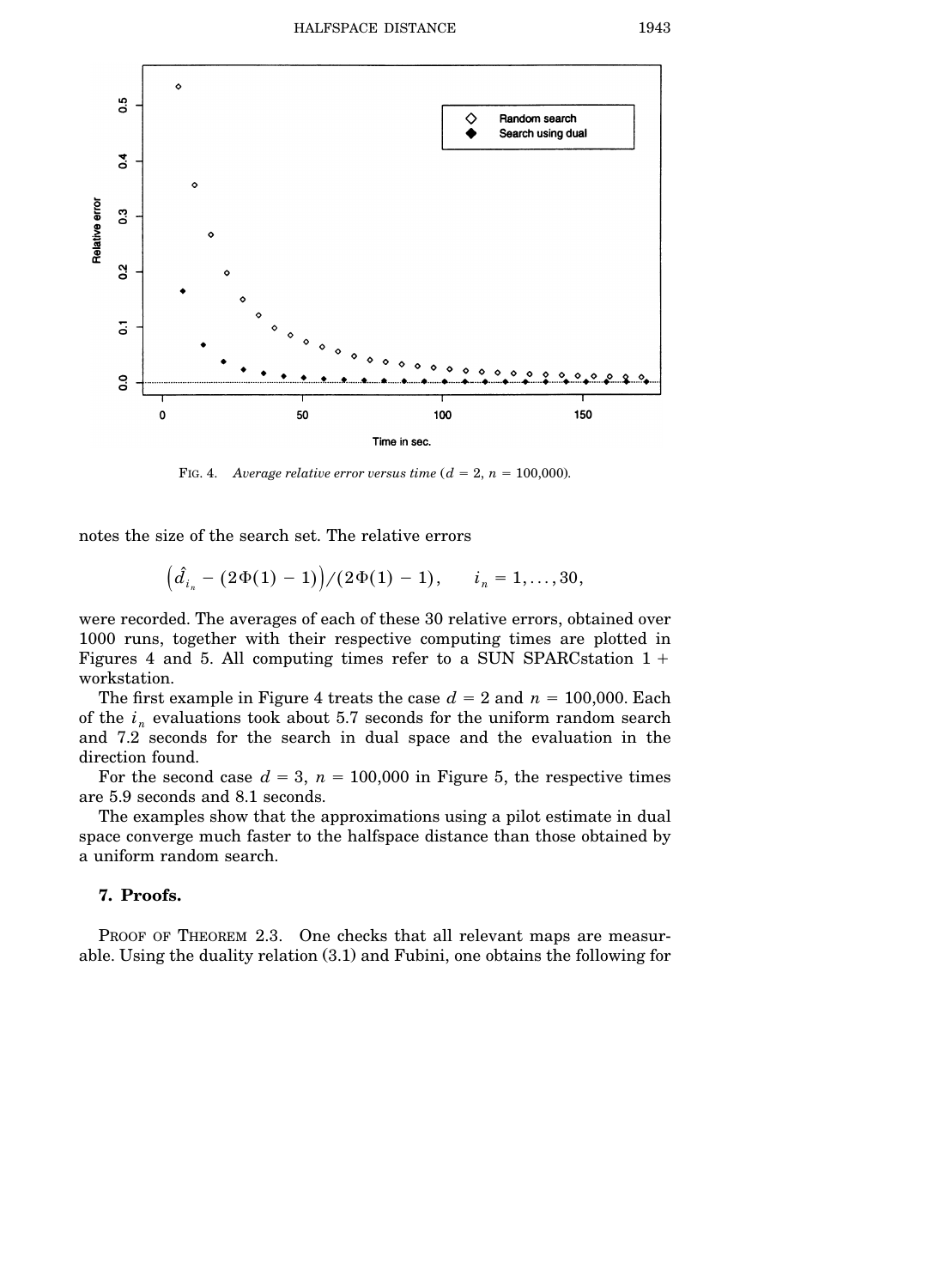

FIG. 5. Average relative error versus time  $(d = 3, n = 100,000)$ .

a measurable set  $A \subset \mathbf{R}^d$ :

$$
F^*|_B(A) = \int_{A \cap B} F\{a\}^* da = \int_{A \cap B} \int 1(x \in \{a\}^*) dF(x) da
$$
  
= 
$$
\int \int_{A \cap B} 1(a \in \{x\}^*) da dF(x)
$$
  
= 
$$
c_B \int \frac{|B \cap \{x\}^* \cap A|}{|B \cap \{x\}^*|} \frac{|B \cap \{x\}^*|}{c_B} dF(x).
$$

PROOF OF LEMMA 3.1.  $\{a\}^*$  is a halfspace if  $a \neq 0$ , so the set on the LHS consists only of hyperplanes. Conversely, let  $H = \{x: \langle x, u \rangle = t\}$  for real *t* and a unit vector *u* be a given hyperplane. If  $|t| \geq 1/r$ , set  $a = u/t$  $B_r(0) \setminus \{0\}$ . Then  $\partial (\{a\}^* - ce_0) = \partial \{a\}^* = \partial \{x : \langle x, u/t \rangle \le 1\} = H$ .<br>In the case  $|t| < 1/r$  observe that  $|\langle u, e_j \rangle| = |u_j| \ge 1/\sqrt{d}$  for some  $j \in$ 

 $\{1, \ldots, d\}$ , as  $\sum_{i=1}^{d} u_i^2 = 1$ . Hence  $r | c \langle u, e_j \rangle + t | \ge 1$  and thus

$$
a := u/(c\langle u,e_j\rangle + t) \in B_r(0) \setminus \{0\}.
$$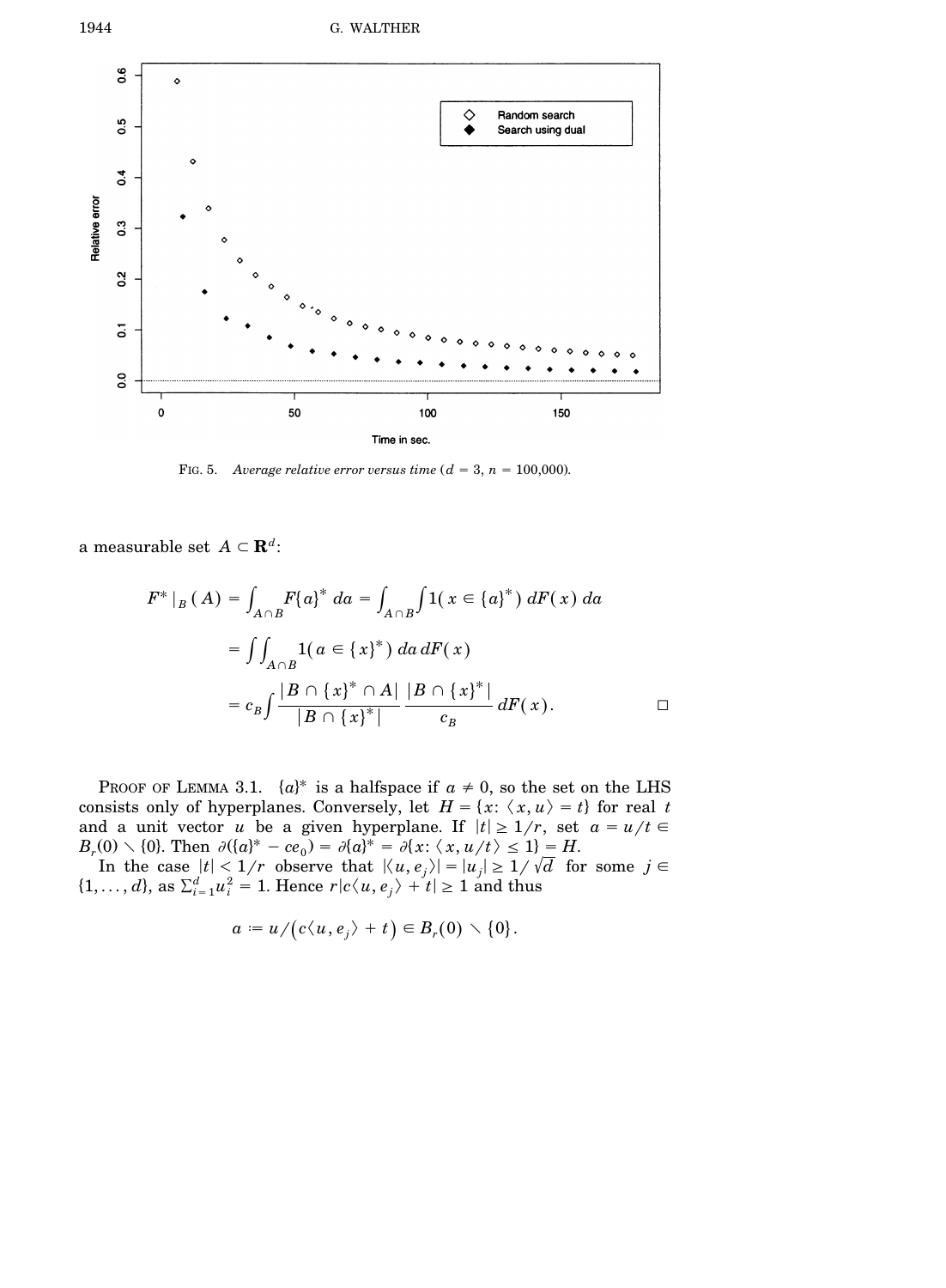Further,

$$
\partial(\lbrace a \rbrace^* - ce_j) = \partial \lbrace x : \langle x, \frac{u}{c \langle u, e_j \rangle + t} \rbrace \le 1 - \langle ce_j, \frac{u}{c \langle u, e_j \rangle + t} \rbrace \rbrace
$$
  
=  $\partial \lbrace x : \langle x, u \rangle \frac{1}{c \langle u, e_j \rangle + t} \le t \frac{1}{c \langle u, e_j \rangle + t} \rbrace$   
= *H*.

PROOF OF THEOREM 4.1. Part (a) can be proved similarly to Proposition 1 in Beran and Millar (1986). For later use we rewrite the stochastic equicontinuity property  $(4.2)$  in Beran and Millar  $(1986)$  for the present setting: for every  $\varepsilon > 0$  and  $\eta > 0$  there exists  $\gamma > 0$  such that

(7.1)  
\n
$$
\limsup_{n\to\infty} \mathbb{P}\Big(\sup_{G(\gamma)} \Big|\sqrt{n}\Big(f_{Z_{m,n}}^*(t) - f_Z^*(t)\Big) - \sqrt{n}\Big(f_{Z_{m,n}}^*(t') - f_Z^*(t')\Big)\Big| > \eta \Big) < \varepsilon,
$$

where  $G(\gamma) = \{(t, t') : (F + G)(\{x : \langle x, t \rangle \leq 1\} \wedge \{x : \langle x, t' \rangle \leq 1\}) < \gamma\}.$ 

We will also use a theorem of Wichura (1970) to the effect that there exist<br>representations  $\overline{f_{Z_{m,n}}^*}$  and  $\tilde{W}$  with  $\mathscr{L}(\overline{f_{Z_{m,n}}^*}) = \mathscr{L}(f_{Z_{m,n}}^*), \mathscr{L}(\tilde{W}) = \mathscr{L}(W)$  and<br> $\overline{W_{R,n}}(\overline{f_{Z_{m,n}}^*} - f_{\in$  $\sqrt[n]{n} \widetilde{f_{Z_{\infty}}^* - f_Z^*} - \widetilde{f_Z}$  +  $\widetilde{W}\|_{\infty} \to 0$  a.s. For part (b) note that assumption (i) implies  $\overline{\phantom{a}}$  $f_Z^*(t_0) > 0$  and thus  $t_0 \neq 0$ . Also

(7.2) 
$$
\varepsilon_n := \|f_{Z_{m,n}}^* - f_Z^*\|_{\infty} \to 0 \quad \text{a.s., } n \to \infty,
$$

by the Glivenko-Cantelli theorem for halfspaces.

We will deduce  $(b)$  from the general part  $(c)$ . To see the problem arising in the general case, observe that

(7.3) 
$$
||f_{Z_{m,n}}^*||_{\infty} = \sup_{A_{2\varepsilon_n}} |f_{Z_{m,n}}^*|
$$

by (i) and because  $\| |f_{Z_{m,n}}^*| - |f_Z^*| \|_{\infty} \leq \varepsilon_n$ , so our analysis can be localized to  $A_{2\varepsilon_n}$ . In the general case, however, the stochastic equicontinuity property (7.1) is not applicable at  $t_0$  with respect to the neighborhood  $A_{2\epsilon_n}: |f^*_Z|$  may be continuous at  $t_0$  while  $f_Z^*$  changes sign due to an atom of  $\overline{F}$  or  $G$  at  $t_0/|t_0|^2$ ; or mass at that point may cancel in  $F-G$  while the discontinuities in the limits of the sample paths of  $\sqrt{n} (f_{F_m}^* - f_F^*)$  and  $\sqrt{n} (f_{G_n}^* - f_G^*)$  do not cancel, but add up.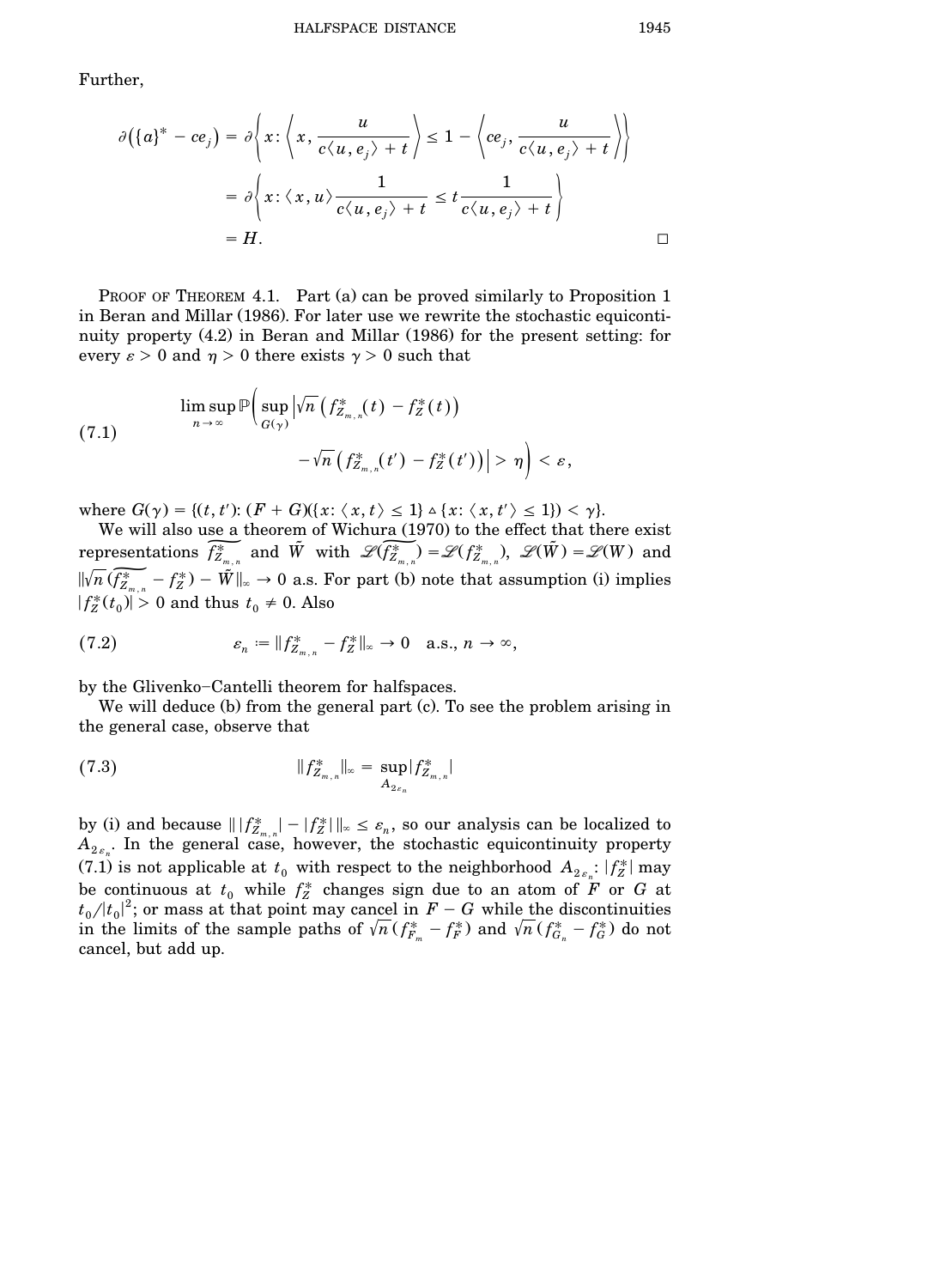In the general case (c) observe that when  $\varepsilon_n < ||f_Z^*||_{\infty}/4$  then

$$
T(f_Z^*; f_{Z_{m,n}}^* - f_Z^*) \leq \lim_{\varepsilon \downarrow 0} \left( \sup_{A_{\varepsilon}} (\text{sign } f_Z^*(t) f_{Z_{m,n}}^*(t)) - \inf_{A_{\varepsilon}} |f_Z^*(t)| \right)
$$
  
\n
$$
\leq \lim_{\varepsilon \downarrow 0} \left( \sup_{A_{\varepsilon}} |f_{Z_{m,n}}^*(t)| - \|f_Z^*\|_{\infty} + \varepsilon \right)
$$
  
\n
$$
\leq T(f_{Z_{m,n}}^*) - T(f_Z^*)
$$
  
\n7.4)  
\n
$$
= \sup_{A_{2\varepsilon_n}} |f_{Z_{m,n}}^*| - \|f_Z^*\|_{\infty} \quad \text{[by (7.3)]}
$$
  
\n
$$
\leq \sup_{A_{2\varepsilon_n}} \left( |f_{Z_{m,n}}^*(t)| - |f_Z^*(t)| \right)
$$
  
\n
$$
= \sup_{A_{2\varepsilon}} \left( \text{sign } f_Z^*(t) \left( f_{Z_{m,n}}^*(t) - f_Z^*(t) \right) \right).
$$

 $\begin{align} A_{2\varepsilon_n} \ \text{Switch to the representation } ( \widetilde{f_{Z_{m,n}}^*}, \tilde{W} ) \text{ and set } \ C_n = \sqrt{n} \text{ sign } f_Z^*(t) \big( \widetilde{f_{Z_{m,n}}^*}(t) - f_Z^*(t) \big) \end{align}$ 

$$
C_n = \sqrt{n} \text{ sign } f_Z^*(t) \left( \widetilde{f_{Z_{m,n}}^*(t)} - f_Z^*(t) \right)
$$

and

$$
R_n = \sup_{A_{2\varepsilon_n}} C_n - \lim_{\varepsilon \downarrow 0} \sup_{A_\varepsilon} C_n.
$$

Then (7.2) and the fact that the convergence of  $\sup_{A_{\kappa}} C_n$  is uniform in  $\varepsilon$  give

(7.5) 
$$
\limsup_{n \to \infty} \sup_{A_{2\varepsilon_n}} C_n \leq \lim_{\varepsilon \downarrow 0} \sup_{A_{\varepsilon}} \left( \operatorname{sign} f_Z^*(t) \tilde{W} \right) = \lim_{n \to \infty} \lim_{\varepsilon \downarrow 0} \sup_{A_{\varepsilon}} C_n
$$
 a.s.

So  $R_n = o_p(1)$  as  $R_n \geq 0$ , and therefore (7.4) yields (7.6)  $T(f_{Z_{m,n}}^*) - T(f_Z^*) = T(f_Z^*; f_{Z_{m,n}}^* - f_Z^*) + o_p(n^{-1/2}).$ 

The CLT for the empirical halfspace distance is a consequence of  $(7.6)$  and  $(7.5).$ 

Using the fact that  $\mathcal{L}(\|W\|_{\infty})$  has a density [see, e.g., Beran and Millar  $(1986)$ , Proposition 2], one concludes  $(\sqrt{n} \| f_{Z_{m,n}}^* - f_Z^* \|_{\infty})^{-1} = O_p(1)$ . Together with  $(7.6)$  this proves  $(4.1)$  in the general case.

The assertions for the smooth case will follow once it is shown that

(7.7) 
$$
\lim_{\varepsilon \downarrow 0} \sup_{A_{\varepsilon}} \left( \operatorname{sign} f_Z^*(t) \sqrt{n} \left( f_{Z_{m,n}}^*(t) - f_Z^*(t) \right) \right) - \operatorname{sign} f_Z^*(t_0) \sqrt{n} \left( f_{Z_{m,n}}^*(t_0) - f_Z^*(t_0) \right) = o_p(1).
$$

As a consequence of (i), there exists a function  $r(\cdot)$  with

(7.8) 
$$
\lim_{\varepsilon \downarrow 0} r(\varepsilon) = 0 \text{ and } A_{\varepsilon} \subset B_{r(\varepsilon)}(t_0).
$$

Together with  $f_Z^*(t_0) \neq 0$  and the continuity of  $f_Z^*$  at  $t_0$ , which follows from (ii), this allows us to eliminate sign  $f_Z^*(t)$  and sign  $f_Z^*(t_0)$  in assertion (7.7). Then (7.7) will follow from (7.1) upon verify that, for given  $\gamma > 0$ ,

$$
B_r(t_0) \subset \big\{ t \colon (F+G)\big( \{x: \langle x,t\rangle \leq 1\} \wedge \big\{x: \langle x,t_0\rangle \leq 1\} \big) < \gamma \big\}
$$

if r is small enough. This inclusion is a consequence of (ii).  $\Box$ 

 $\overline{(}$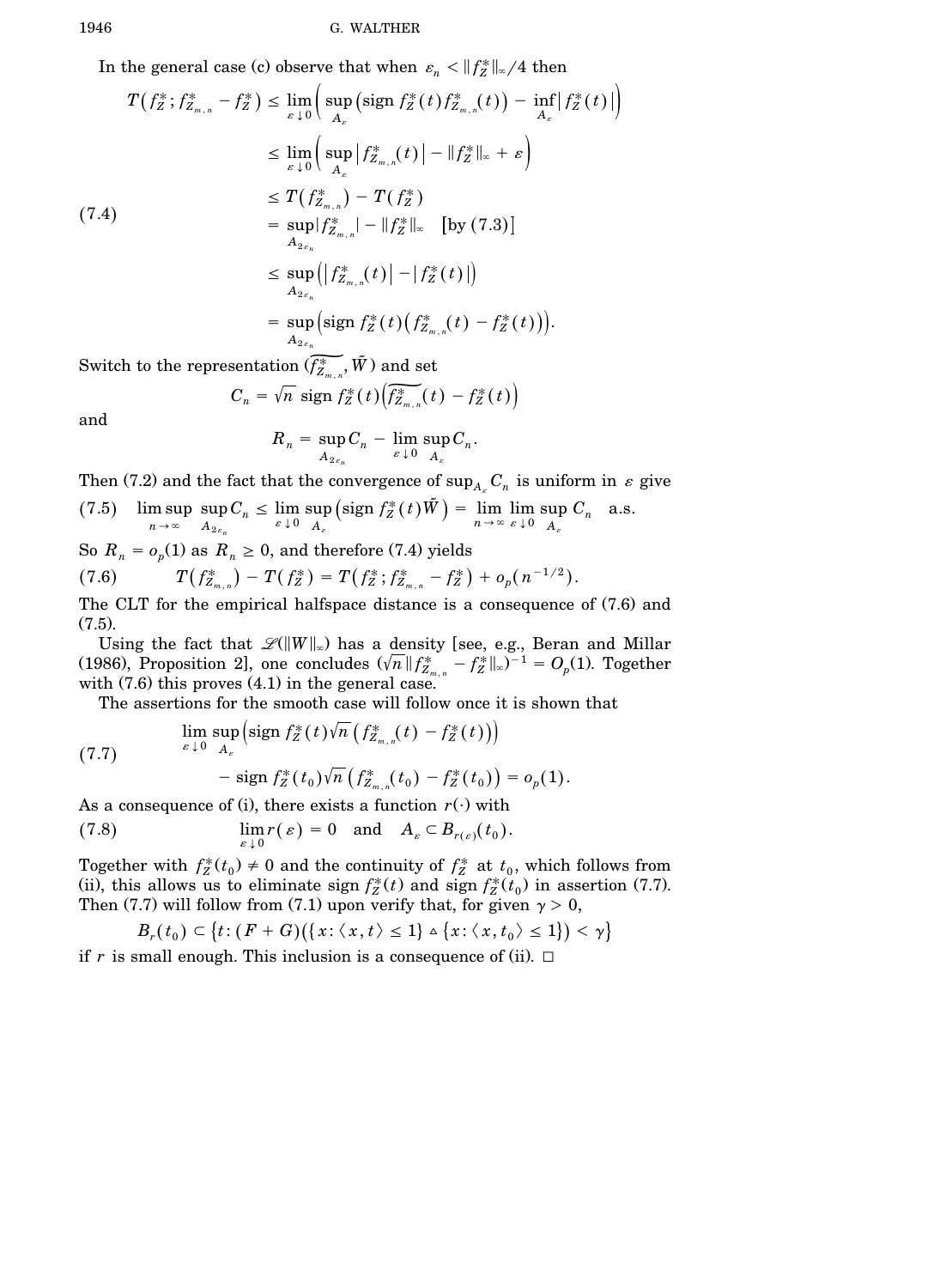PROOF OF PROPOSITION 4.2. The last inclusion in the previous proof and  $(7.1)$  show that the continuity assumption  $(ii)$  allows us to write a stochastic  $i$  equicontinuity condition at  $t_0$  for the process  $W_{m,n}(t) = \sqrt{n} (f_{Z_{m,n}}^*(t) - f_Z^*(t))$ :

For every  $\varepsilon > 0$  and  $\eta > 0$  there exists a Euclidean neighborhood *U* of  $t_0$ such that

$$
\limsup_{n\,\to\,\infty}{\mathbb P}\Big(\sup_{t\,\in\,U}\big|W_{m,\,n}(\,t)\,-\,W_{m,\,n}(\,t_0)\,\big|>\,\eta\Big)<\varepsilon.
$$

Therefore

(7.9) 
$$
W_{m,n}(t_n) - W_{m,n}(t_0) \to 0
$$
 in probability (as  $n \to \infty$ )

for every sequence of random variables  $\{t_n\}$  converging to  $t_0$  in probability, as is readily verified or looked up in Pollard  $[(1984),$  page  $140]$ .

For the necessity part of the proposition, let

$$
t_n = \arg \max_{t \in \{H^*: H \in S_n\}} f^*_{Z_{m,n}}(t)
$$

and suppose first

(7.10) 
$$
t_n \to t_0
$$
 in  $(F^m \otimes G^n \otimes \mu_{S_n})$ -probability

is not valid. Then, along a subsequence  $n_s$ ,

$$
\left(F^{m(n_s)}\otimes G^{n_s}\otimes \mu_{S_{n_s}}\right)\left(\left\{t_{n_s}:|t_{n_s}-t_0|>r\right\}\right)>\eta\quad\text{for some }r,\,\eta>0.
$$

Together with  $\sup_{t \in B_r^c(t_0)} \sqrt{n} (f_{Z_{m,n}}^*(t) - f_Z^*(t_0)) \to -\infty$  a.s., which is a consequence of (7.2) and (7.8), one sees that along  $n_s$ , that LHS in (4.4) converges to  $-\infty$  with  $(F^{m(n_s)} \otimes G^{n_s} \otimes \mu_{S_{n_s}})$ -probability at least  $\eta$ , contradicting the  $CLT$  (4.4). So (7.10) holds. Now write

$$
(7.11) \quad \sqrt{n}\left(\sup_{t \in \{H^*:\ H \in S_n\}} f_{Z_{m,n}}^*(t) - f_Z^*(t_0)\right) = \sqrt{n}\left(f_{Z_{m,n}}^*(t_n) - f_Z^*(t_n)\right) + \sqrt{n}\left(f_Z^*(t_n) - f_Z^*(t_0)\right)
$$

and suppose

$$
\limsup_n \left(F^m \otimes G^n \otimes \mu_{S_n}\right) \left(\left\{t_n : \sqrt{n} \left(f_Z^*(t_n) - f_Z^*(t_0)\right) < -\varepsilon\right\}\right) \\ > 0 \quad \text{for some } \varepsilon > 0.
$$

The distribution of the first term in  $(7.11)$  converges to the law of  $W(t_0)$  by  $(7.9)$ ,  $(7.10)$  and Theorem 4.1(a). The second term in  $(7.11)$  is nonpositive, so  $(7.12)$  forbids that the sum of the two terms converges in distribution to  $W(t_0)$ , contradicting the CLT  $(4.4)$  and therefore

$$
\lim_{n\to\infty}\left(F^m\otimes G^n\otimes\mu_{S_n}\right)\left(\left\{t_n\colon\sqrt{n}\left(f_Z^*(t_n)-f_Z^*(t_0)\right)<\varepsilon\right\}\right)=0\quad\text{for all }\varepsilon>0.
$$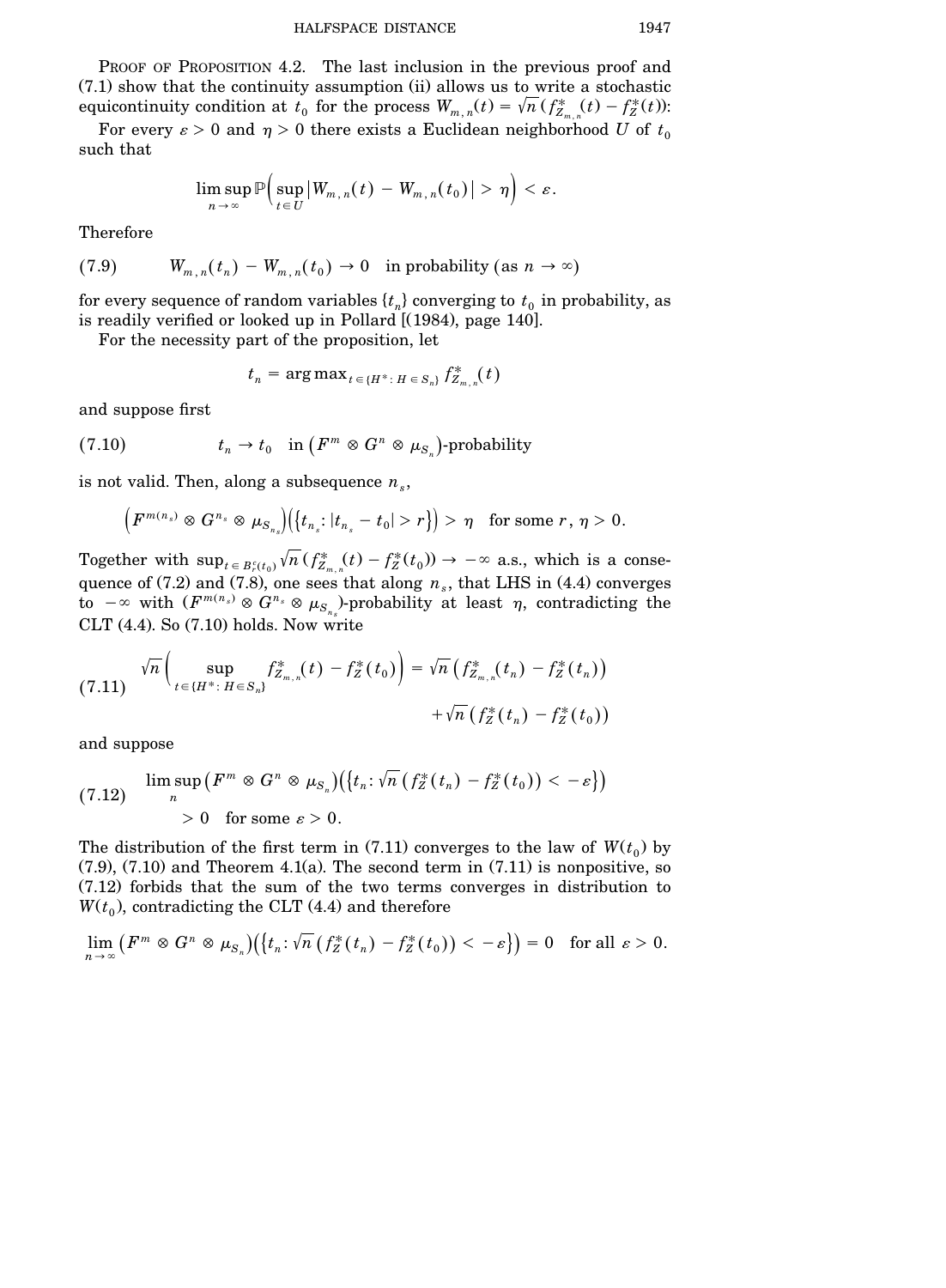One readily checks that one can replace  $\varepsilon$  in the above equation with some sequence  $\varepsilon_n \downarrow 0$ , so

$$
\lim_{n \to \infty} (F^m \otimes G^n \otimes \mu_{S_n}) (\lbrace t_n : f_Z^*(t_n) \ge f_Z^*(t_0) - l_n \rbrace) = 1
$$
  
for some  $l_n = o(n^{-1/2})$ 

and condition (4.6) follows.

Conversely, if (4.6) holds, let  $t'_n = \arg \max_{t \in \{H^* : H \in S_n\}} f_Z^*(t)$  and observe

$$
\mu_{S_n}\left(0\geq \sqrt{n}\left(f_Z^*(t'_n)-f_Z^*(t_0)\right)\geq -\sqrt{n}\,l_n\right)
$$

 $(7.13)$ 

$$
=\mu_{S_n}\!\!\left( A_{l_n}\cap \{H^*\colon H\in S_n\}\neq \varnothing\right)\to 1.
$$

It follows from (7.8) that  $\mu_{S_n}(t'_n \in B_{r(l_n)}(t_0)) \ge \mu_{S_n}(t'_n \in A_{l_n}) \to 1$ . Hence

(7.14) 
$$
t'_{n} \to t_{0} \text{ in } \mu_{S_{n}}\text{-probability.}
$$

 $= \mu_{S_n} (t'_n \in A_{l_n})$ 

Write

$$
\sqrt{n}\left(\sup_{t}f_{Z_{m,n}}^{*}(t)-f_{Z}^{*}(t_{0})\right)
$$
\n
$$
\geq \sqrt{n}\left(\sup_{t\in\{H^{*}: H\in S_{n}\}}f_{Z_{m,n}}^{*}(t)-f_{Z}^{*}(t_{0})\right)
$$
\n
$$
\geq \sqrt{n}\left(f_{Z_{m,n}}^{*}(t_{n}')-f_{Z}^{*}(t_{n}')\right)+\sqrt{n}\left(f_{Z}^{*}(t_{n}')-f_{Z}^{*}(t_{0})\right).
$$

The term in the first line converges in distribution to  $W(t_0)$  by Theorem 4.1(b) and (4.3). The sum in the third line converges also in distribution to  $W(t_0)$  by  $(7.9)$ ,  $(7.14)$ , Theorem 4.1(a) and  $(7.13)$ , which asserts convergence to 0 in probability of the second term. Hence the term in the second line must also converge in distribution to  $W(t_0)$  and the CLT (4.2) as stated in (4.4) follows.  $\Box$ 

PROOF OF THEOREM 5.1. For the purpose of evaluating  $|F(\cdot) - G(\cdot)|$  the search set  $S_n$  is equivalent to

 ${H : H = {x : \langle x, e \rangle \le t}, t \ge 0, e \in {e_1, \ldots, e_{i_n}, -e_1, \ldots, -e_{i_n}}}.$ 

The set of duals of these halfspaces is given by  $\text{span}\{e_1\} \cup \cdots \cup \text{span}\{e_i\}$ , disregarding the special case of halfspaces with 0 on their boundaries and all of **R***<sup>d</sup>* , which do not play a role in the treatment of the CLT.

Reparametrize so that  $(1/2)H = -I$ , where *I* denotes the identity matrix. Then by (5.1) there exist positive constants  $c_1$  and  $c_2$  such that  $B_{c_1\sqrt{\varepsilon}}(t_0) \subset$  $A_{\varepsilon} \subset B_{\varepsilon_0,\overline{\varepsilon}}$  for small  $\varepsilon$ . Proposition 4.2 yields as necessary and sufficient condition for the validity of the CLT  $(4.2)$  the existence of a positive sequence  $l_n = o(n^{-1/4})$  with

$$
\mu_{S_n}\Big(B_{l_n}(t_0)\,\cap\,\big(\mathrm{span}\{e_1\}\,\cup\,\cdots\,\cup\,\mathrm{span}\{e_{i_n}\}\big)\neq\varnothing\Big)\rightarrow 1.
$$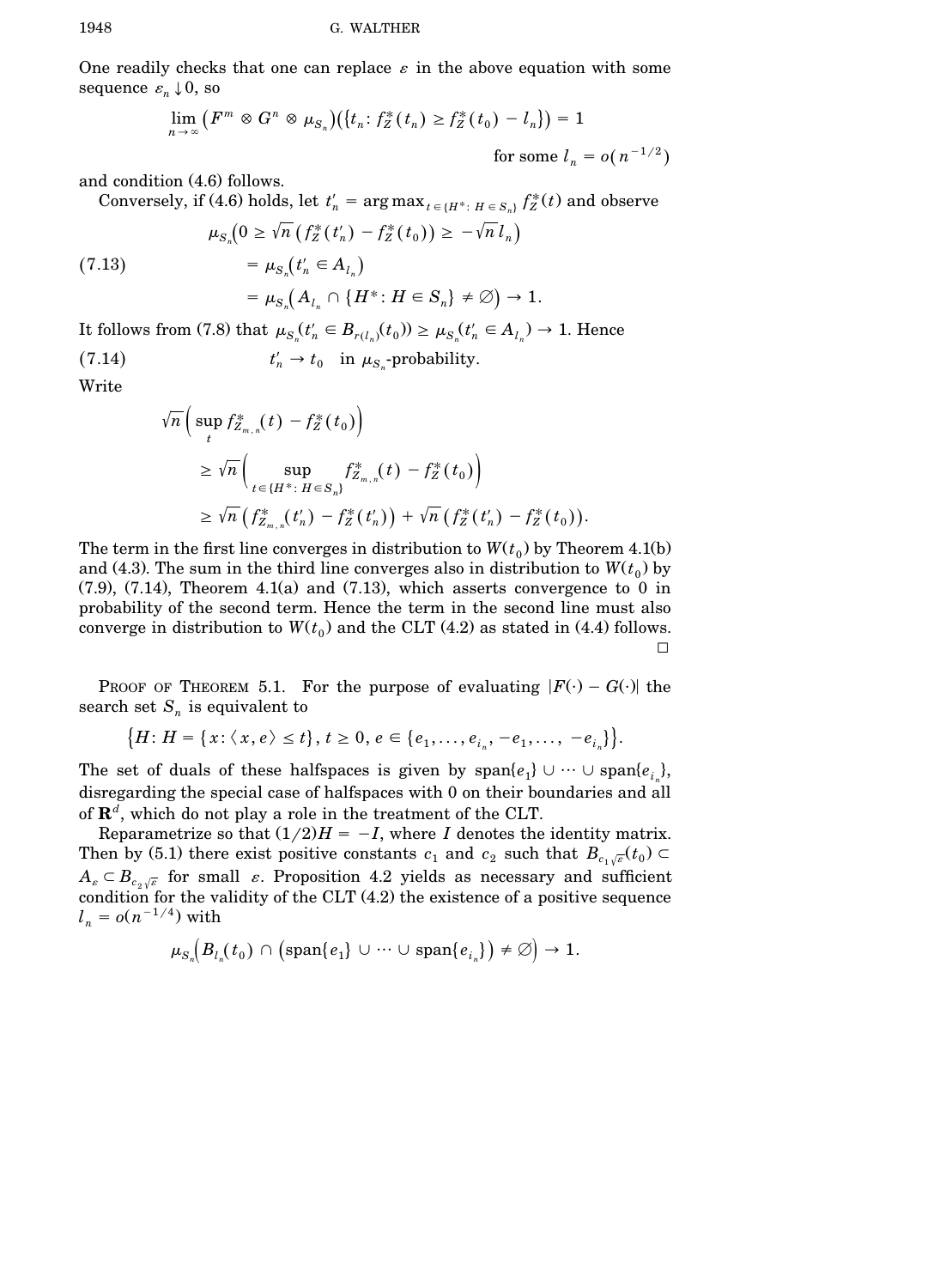The condition  $B_l(t_0) \cap \text{span}\{e_i\} \neq \emptyset$  is equivalent to  $e_i$  belonging to a spherical cap on  $S^{d-1}$  whose  $(d-1)$ -dimensional volume  $v_n$  can be shown to satisfy  $v_n \approx l_n^{d-1}$ . Hence

$$
\mu_{S_n}\left(B_{l_n}(t_0) \cap \left(\text{span}\{e_1\} \cup \dots \cup \text{span}\{e_{i_n}\}\right) \neq \varnothing\right)
$$
\n
$$
= 1 - (1 - p_n)^{i_n} \quad \text{(where } p_n = v_n/|S^{d-1}| \asymp l_n^{d-1})
$$
\n
$$
= 1 - \exp\left(i_n \log(1 - p_n)\right)
$$
\n
$$
\to 1 \quad \text{[iff } i_n \log(1 - p_n) \to -\infty].
$$

Let  $i_n n^{-(d-1)/4} \to \infty$  and set  $l_n = (\sqrt{i_n^{-1}n^{(d-1)/4}}n^{-(d-1)/4})^{1/(d-1)}$ . Then  $l_n =$  $o(n^{-1/4})$  and

$$
i_n \log(1 - p_n) \leq -i_n p_n \to -\infty
$$
 as  $p_n \approx \sqrt{i_n^{-1} n^{(d-1)/4}} n^{-(d-1)/4}$ .

Conversely, assume (7.15) holds with  $p_n = o(n^{-(d-1)/4})$ . As  $log(1 - x)$  $-2x$  for small positive *x*, we get  $i_n \log(1 - p_n) > -2i_n p_n$  and hence  $i_n p_n \to$  $\infty$ , which implies  $i_n n^{-(d-1)/4} \to \infty$ .

PROOF OF THEOREM 5.2. The important ideas and statements of the proof will be given. For the details see Walther (1994).

As  $K \in \mathcal{K}_p$  and  $f_F^*$  is p times continuously differentiable in a neighborhood of  $t_0$ , a Taylor expansion shows that there exists a neighborhood  $N$  of  $t_0$ where  $\sup_N |\overline{f_F^{*(\sigma)}} - f_F^{*}| = O(\sigma^p)$ ,  $\sigma \to 0$ , and the same holds for  $f_G^*$ . Together with Theorem 5.1 in Romano (1988) one can show that  $\sigma_{k(n)}^d \alpha_{k(n)}^2 \ge 0$ log  $k(n)/k(n)$  for  $\{\alpha_n\}$  bounded and  $k(n) \to \infty$ ,  $n \to \infty$ , implies that there exists a neighborhood  $N(t_0)$  of  $t_0$  such that

(7.16) 
$$
\sup_{x \in N(t_0) \cap B} \left| \left| \hat{f}_{k(n)}(x) \right| - \left| f_Z^*(x) \right| / (I_F + I_G) \right|
$$

$$
\leq \max \left( \alpha_{k(n)}, n^{-1/2 + \varepsilon}, k(n)^{-1/2 + \varepsilon}, \sigma_{k(n)}^p \right)
$$

in  $\mu(\mathbf{X}, \mathbf{Y}, k(n))$ -probability  $(F^m \otimes G^n)$ -a.s. for all  $\varepsilon > 0$ , and if in addition  $\sigma_{k(n)} \rightarrow 0$ , then

(7.17) 
$$
\sup_{x \in (N(t_0))^C \cap B} \left| \hat{f}_{k(n)}(x) \right| < |f_Z^*(t_0)| / (I_F + I_G) - \delta
$$

with  $\mu(\mathbf{X}, \mathbf{Y}, k(n))$ -probability tending to 1,  $(F^m \otimes G^n)$ -a.s. for some  $\delta > 0$ .

We are now in a position to establish a rate at which  $\arg\max_{T_n} |\hat{f}_{k(n)}(x)|$ can converge to  $t_0$  if the evaluation set  $T_n$  is chosen appropriately:

PROPOSITION 7.1. *Under the assumptions of Theorem 5.2, if*  $\sigma_{k(n)}^d \alpha_{k(n)}^2 \geq$  $\log k(n)/k(n)$  as  $k(n) \to \infty$ , then for all positive sequences  $\{r_n\}, \{R_n\}$  with  $r_n = o(R_n)$ ,  $r_n \to 0$  and  $\max(\alpha_{k(n)}, n^{-1/2+\varepsilon}, k(n)^{-1/2+\varepsilon}, \sigma_{k(n)}^p) \le r_n^2$  eventu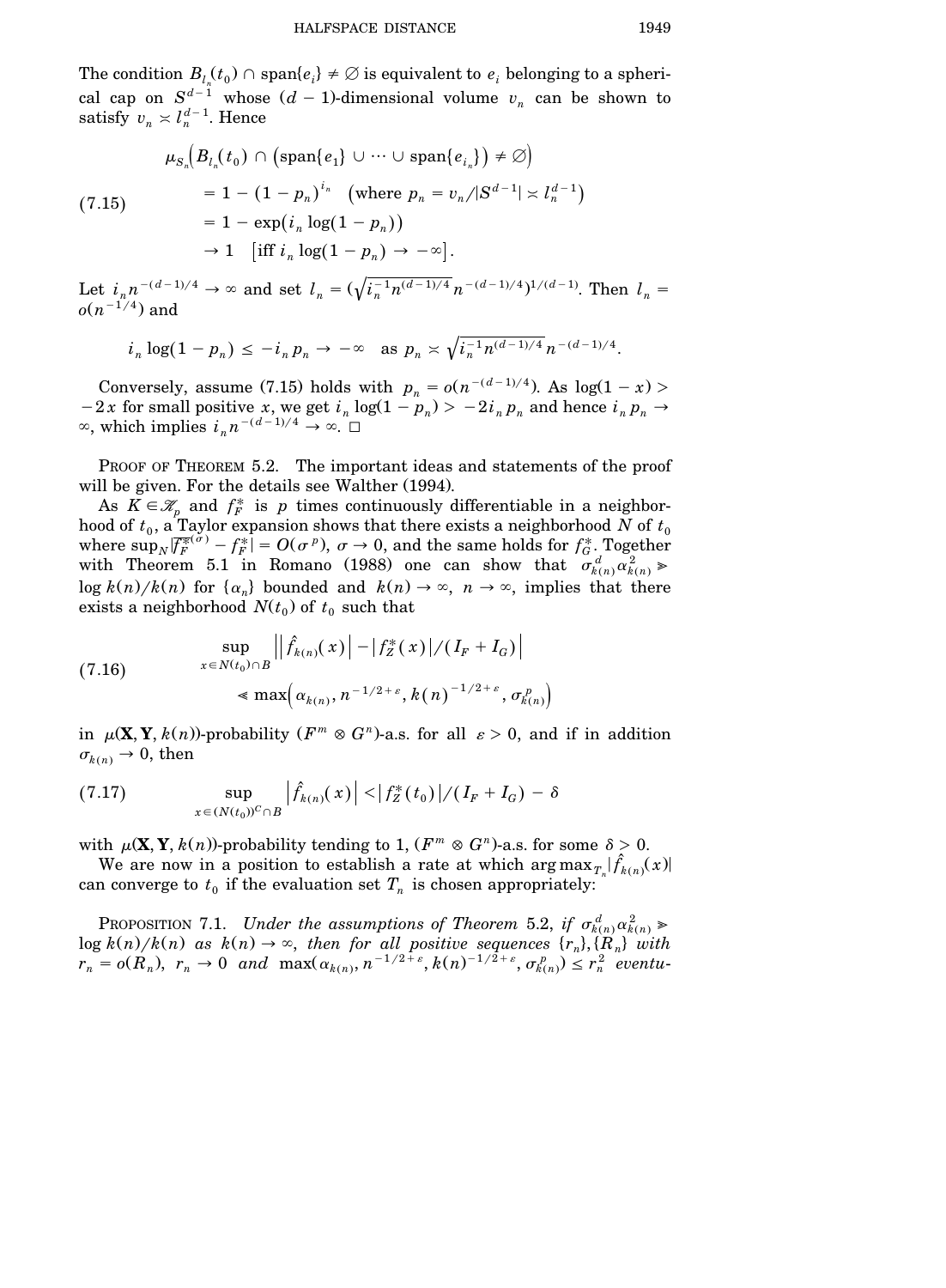*ally, for some*  $\varepsilon > 0$ ,

$$
\inf_{B_{r_n}(t_0)} \left| \hat{f}_{k(n)} \right| - \sup_{B_{R_n}^C(t_0)} \left| \hat{f}_{k(n)} \right| > 0
$$

*with*  $\mu(\mathbf{X}, \mathbf{Y}, k(n))$ -probability tending to 1,  $(F^m \otimes G^n)$ -a.s.

PROOF. Reparametrize so that  $(1/2)H = -I$  in (5.1), which then implies that  $|f_Z^*(t_0)| - 2|t - t_0|^2 \le |f_Z^*(t)| \le |f_Z^*(t_0)| - \frac{1}{2}|t - t_0|^2$  for *t* in some neigh- $\overline{\phantom{a}}$ borhood of  $t_0$ . Outside that neighborhood  $|f_Z^*(t)| \leq |f_Z^*(t_0)| - c$  for some  $c > 0$ by assumption (i). Hence  $\inf_{B_{r_n}(t_0)} |f_Z^*| - \sup_{B_{R_n}(t_0)} |f_Z^*| \ge -2r_n^2 + \min(c, \frac{1}{2}R_n^2)$  $\geq 3r_n^2(I_F + I_G)$  for large *n*, and therefore

$$
\inf_{B_{r_n}(t_0)} |\hat{f}_{k(n)}| - \sup_{B_{R_n}^C(t_0)} |\hat{f}_{k(n)}|
$$
\n
$$
\geq \inf_{B_{r_n}(t_0)} |f_Z^*| / (I_F + I_G)
$$
\n
$$
- \max \Biggl( |f_Z^*(t_0)| / (I_F + I_G) - \delta, \sup_{B_{R_n}^C(t_0)} |f_Z^*| / (I_F + I_G) \Biggr)
$$
\n
$$
- 2 \max \Biggl( \alpha_{k(n)}, n^{-1/2 + \varepsilon}, k(n)^{-1/2 + \varepsilon}, \sigma_{k(n)}^p \Biggr)
$$
\n
$$
\Biggl[ \text{with } \mu(\mathbf{X}, \mathbf{Y}, k(n)) \text{-probability tending to 1, } (F^m \otimes G^n) \text{-a.s. by (7.16), (7.17)} \text{and because } B_{r_n}(t_0) \subset N(t_0) \text{ eventually} \Biggr]
$$

$$
\geq \min \Biggl( \inf_{B_{r_n}(t_0)} |f_Z^*| - |f_Z^*(t_0)| + \delta(I_F + I_G),
$$
  

$$
\inf_{B_{r_n}(t_0)} |f_Z^*| - \sup_{B_{R_n}^C(t_0)} |f_Z^*| \Biggr) / (I_F + I_G) - 2r_n^2
$$

(eventually)

 $\geq 0$  [eventually, because (ii) implies that  $f_Z^*$  is continuous at  $t_0$ ].  $\Box$ 

To prove Theorem 5.2 now set  $\sigma_{k(n)} = r_n^{2/p}$  and  $\alpha_{k(n)} = r_n^2$ . Then  $r_n = o(R_n)$ ,<br>  $\sigma_{k(n)}^d \alpha_{k(n)}^2 \gg \log k(n)/k(n)$  and  $\max(\alpha_{k(n)}, n^{-1/2+\varepsilon}, k(n)^{-1/2+\varepsilon}, \sigma_{k(n)}^p) \le r_n^2$ eventually for some  $\varepsilon > 0$  [so the condition on  $r_n$  in (5.6) is chosen to let  $r_n$ decrease to 0 as fast as possible while obeying the conditions of Proposition 7.1]. As the evaluation set  $T_n$  has one point within  $O(r_n)$  of  $t_0$  with probability tending to 1, Proposition 7.1 gives  $\arg \max_{T_n} |\hat{f}_{k(n)}| \in B_{R_n}(t_0)$  with probability tending to 1. Using (5.5) this implies that  $\hat{t} \in B_{r_n R_n^{-1} n^{-1/4}}(t_0)$  with probability at least  $c(r_n n^{-1/4}/R_n^2)^d$  for some  $c > 0$  if  $k(n)$  is large enough. So the probability that the set  $\{\hat{t}_1, ..., \hat{t}_{i_n}\}$  hits  $B_{r_n R_n^{-1} n^{-1/4}}(t_0)$  is at least  $1 - (1$  $c(r_n n^{-1/4}/R_n^2)^d)^{i_n}$ , which converges to 1, because if  $R_n$  is chosen as noted in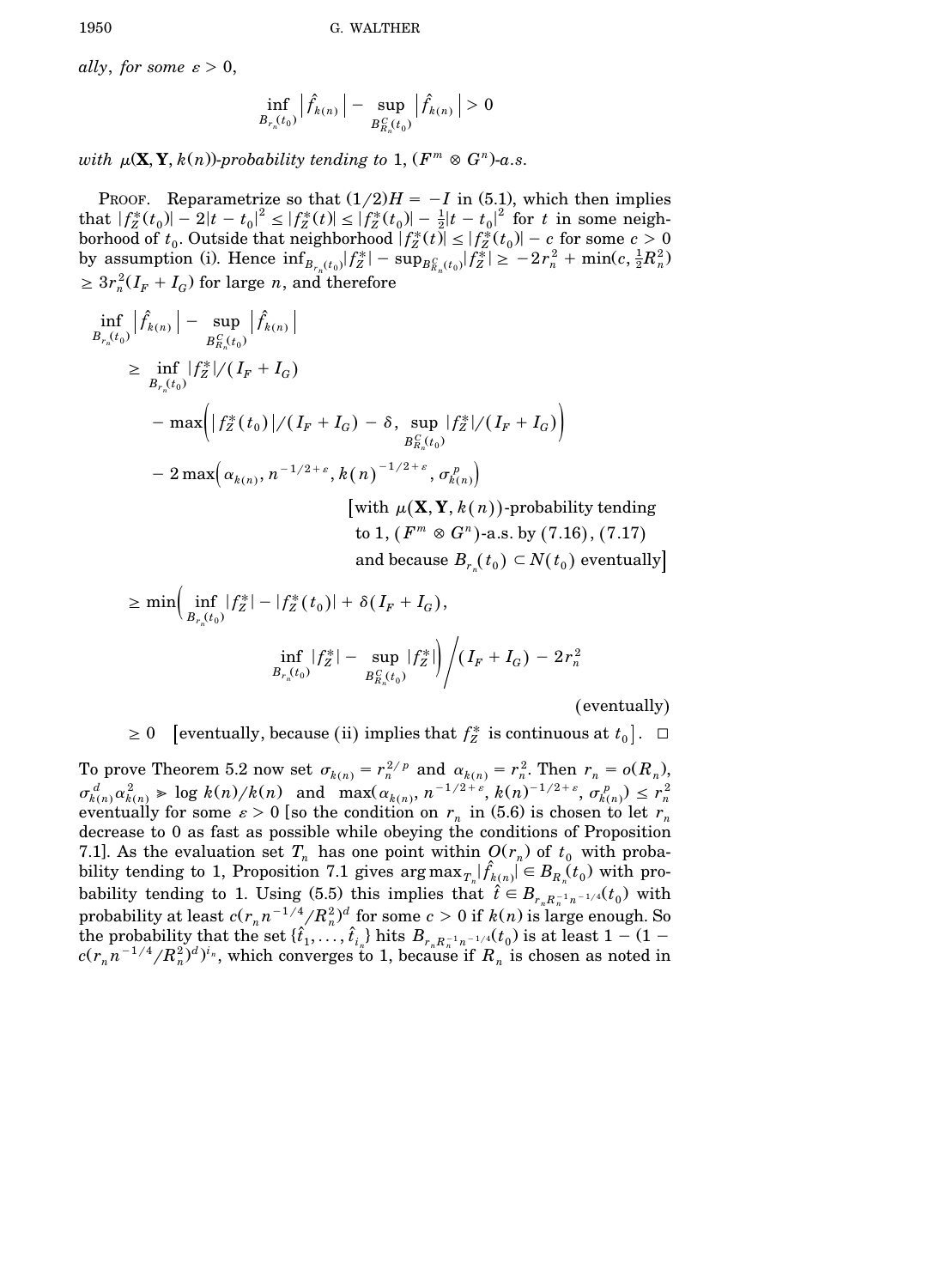Theorem 5.2, then

$$
i_n \log \left( 1 - c \left( \frac{r_n n^{-1/4}}{R_n^2} \right)^d \right) \leq -i_n c \left( \frac{r_n n^{-1/4}}{R_n^2} \right)^d
$$
  

$$
\leq -i_n c \left( \frac{n^{-1/4}}{r_n} \right)^d \left( i_n \left( \frac{n^{-1/4}}{r_n} \right)^d \right)^{-2/3}
$$
  

$$
= -c \left( i_n \left( \frac{n^{-1/4}}{r_n} \right)^d \right)^{1/3} \to -\infty.
$$

The assertion of the theorem now follows from Proposition 4.2, using  $(5.1)$  as in the proof of Theorem 5.1.  $\Box$ 

The following lemma will be needed for the proof of Proposition 5.3:

LEMMA 7.2. *Denote by*  $\mathscr{M}_{s}^{d}$  *the set of probability measures on*  $\mathbf{R}^{d}$  *that concentrate on a finite number of singletons*. *Then*:

(i) The set  $\{ |f_{F-G}^*|: F, G \in \mathcal{M}_s^d \}$  is dense in  $\{ |f_{F-G}^*|: F, G \in \mathcal{M}^d \}$  in the  $\|\cdot\|_{\infty}$ -norm.

(ii) The following continuity property holds at each  $a \in \mathbf{R}^d$ : for every  $\varepsilon > 0$ ,  $\eta > 0$  *there exists*  $r > 0$  *such that* 

(7.18) 
$$
\inf_{z \in B_{\eta}(a)} \sup_{x \in B_{r}(z)} |f_{Z}^{*}(a) - f_{Z}^{*}(x)| \leq \varepsilon.
$$

(iii) 
$$
\limsup_{r\to 0, r>0}\sup_{x\in A_c^C}\frac{\int_{B_r(x)}|f_Z^*(t)|dt}{|B_r(x)|}<||f_Z^*||_{\infty} \text{ for all } \varepsilon > 0.
$$

PROOF. Part (i) can be deduced from large sample theory: as a consequence of the Glivenko-Cantelli theorem for halfspaces,  $\{f_F^* : F \in \mathcal{M}_s^d\}$  is dense in  $\{ |f_F^*|: F \in \mathcal{M}^d \}$ . As for (ii), note that for fixed  $\delta > 0$  the map **K**:  $a \mapsto \mathbb{P}(\langle a, X \rangle < 1 + \delta)$  is lower semicontinuous by the Portmanteau theorem. Hence there exists a ball centered at *a* where  $\mathbf{K}(\cdot) \geq \mathbf{K}(a) - \varepsilon$  and therefore on some ball centered at  $z = (1 + \delta)^{-1}a$ :  $f_F^*(\cdot) \ge \mathbf{K}((1 + \delta) \cdot) \ge$  $\mathbf{K}(a) - \varepsilon \ge f_F^*(a) - \varepsilon$ . Using Proposition 2.2, (ii) follows.

As for (iii), use part (i) of the lemma to find  $F_s, G_s \in \mathcal{M}_s^d$  that satisfy  $\| |f^*_{F-G}| - |f^*_{F_s-G_s}| \|_{\infty} < \varepsilon/4$ . One checks that as  $F_s$  and  $G_s$  concentrate on a finite number of singletons, those give rise to a partition of  $\mathbf{R}^d$  into a finite number of polyhedral sets such that  $f_{F_s - G_s}^*$  is constant in the interior of each such set and the values of  $f_{F_s - G_s}^*$  on the boundary coincide with those in the interior of one of the adjacent polyhedral sets. This implies the existence of constants  $\alpha = \alpha(F_s, G_s) > 0$  and  $r_0 = r_0(F_s, G_s)$  such that for all  $x \in \mathbf{R}^d$  and |  $r \leq r_0$  one has  $|f_{F_s-G_s}^*(\cdot)| \leq |f_{F_s-G_s}^*(x)|$  on a subset of  $B_r(x)$  with Lebesgue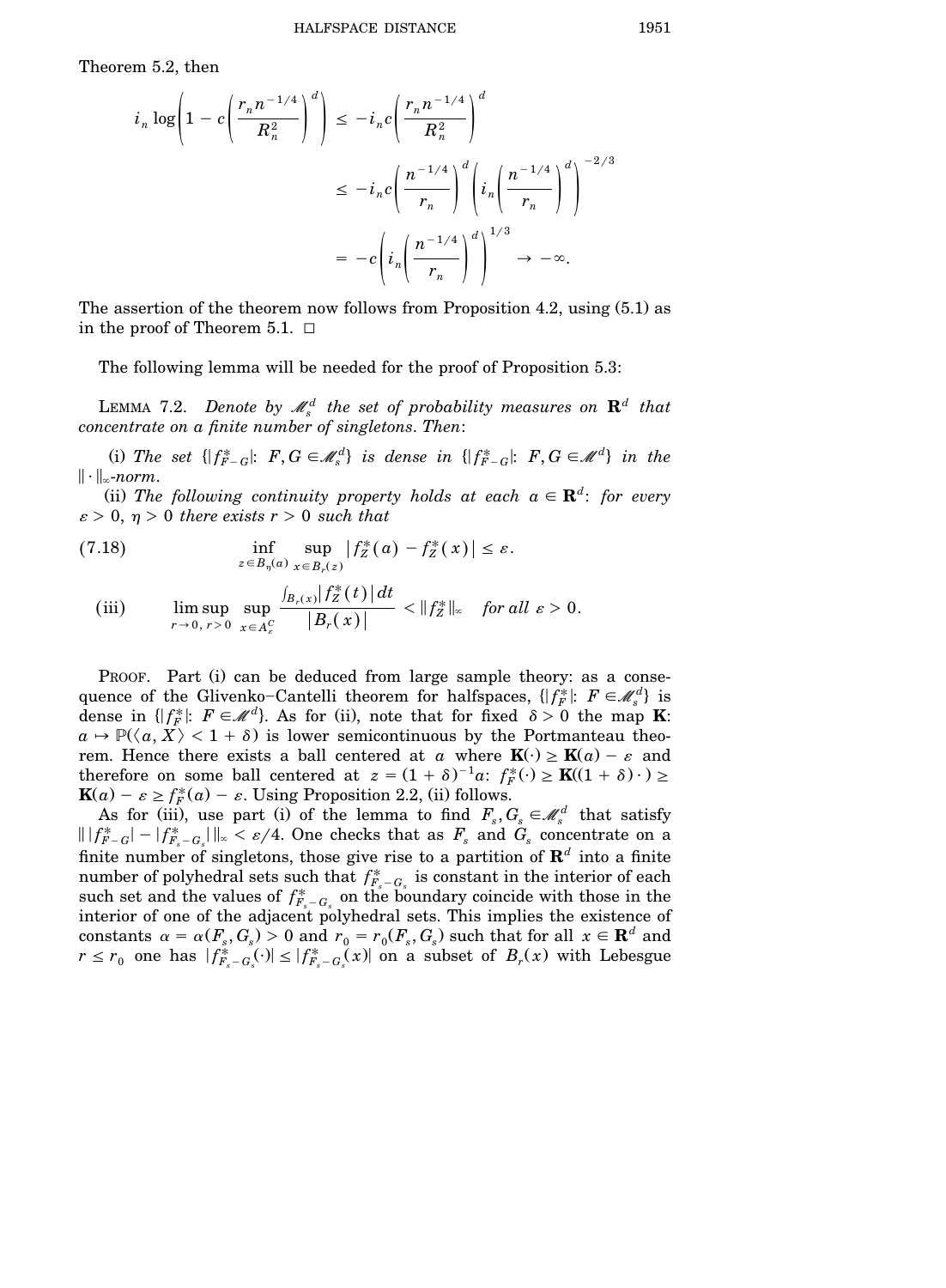measure at least  $\alpha |B_r(x)|$ . Thus

$$
\sup_{x \in A_c^C} \frac{\int_{B_r(x)} |f^*_{F-G}(t)| dt}{|B_r(x)|} \le \sup_{x \in A_c^C} \frac{(|f^*_{F-G}(x)| + \varepsilon/2) \alpha |B_r(x)| + ||f^*_{F-G}||_{\infty} (1 - \alpha) |B_r(x)|}{|B_r(x)|}
$$

(*r* small enough)

$$
\leq \left( \|f_{F-G}^*\|_{\infty} - \varepsilon + \frac{\varepsilon}{2} \right) \alpha + \|f_{F-G}^*\|_{\infty} (1 - \alpha) \quad \text{(by the definition of } A_{\varepsilon})
$$
\n
$$
= \|f_{F-G}^*\|_{\infty} - \frac{\varepsilon \alpha}{2}.
$$

PROOF OF PROPOSITION 5.3. A straightforward calculation gives the assertion for the uniform random search; see also Beran and Millar  $[(1986), (1.6)]$ . The inequality concerning  $\limsup_{n\to\infty} b_{m,n}$  follows from Fatou's lemma and the Glivenko-Cantelli theorem for halfspaces.

As for the second scheme, note that

$$
\sup_{x\in B}\left|\left|\hat{f}_{k(n)}(x)\right|-\frac{\left|\overline{f_{Z}^{\ast}}^{(x_{k(n)})}(x)\right|}{(I_{F}+I_{G})}\right|\to 0
$$

in  $\mu(\mathbf{X}, \mathbf{Y}, k(n))$ -probability  $(F^m \otimes G^n)$ -a.s. This follows from Theorem 5.1 in Romano (1988) and Theorem 4.1(a); see Walther (1994) for the details. So when  $|\hat{f}_{k(n)}(x)|$  is evaluated on  $A_{\varepsilon/2}^C \cap B$ , with  $\mu(\mathbf{X}, \mathbf{Y}, k(n))$ -probability tending to 1 the result will be smaller than  $||f_Z^*||_{\infty}/(I_F + I_G) - \eta$  for some  $\eta > 0$ , because

$$
\limsup_{r\to 0, r>0}\sup_{x\in A_{\varepsilon/2}^C\cap B}\left|\overline{f_Z^{*}}^{(r)}(x)\right|\leq \limsup_{r\to 0, r>0}\sup_{x\in A_{\varepsilon/2}^C\cap B}\left|\overline{f_Z^{*}}^{(r)}(x)\right|<\|f_Z^{*}\|_{\infty}
$$

by Lemma 7.2(iii). On the other hand, by the continuity property (7.18),  $|\hat{f}_{k(n)}|$ will eventually be evaluated at a point in  $A_{{(I_F+I_G)\eta/3}} \cap B$  where the result will eventually be bigger than  $||f_Z^*||_{\infty}/(I_F + I_G) - \eta/2$ . So the evaluation points in  $A_{\varepsilon/2}^C \cap B$  will not be chosen as points of maxima and hence  $\hat{t}$  falls in  $A_{\varepsilon/2}$  with  $\mu(\mathbf{X}, \mathbf{Y}, k(n))$ -probability tending to 1. The Glivenko-Cantelli theorem for halfspaces (7.2) completes the proof.  $\square$ 

**Acknowledgments.** I would like to thank the Editor, an Associate Editor and two referees for their helpful comments and suggestions.

#### REFERENCES

- BERAN, R. J. and MILLAR, P. W. (1986). Confidence sets for a multivariate distribution. *Ann*. *Statist*. **14** 431-443.
- BERAN, R. J. and MILLAR, P. W. (1987). Stochastic estimation and testing. *Ann. Statist*. 15 1131-1154.